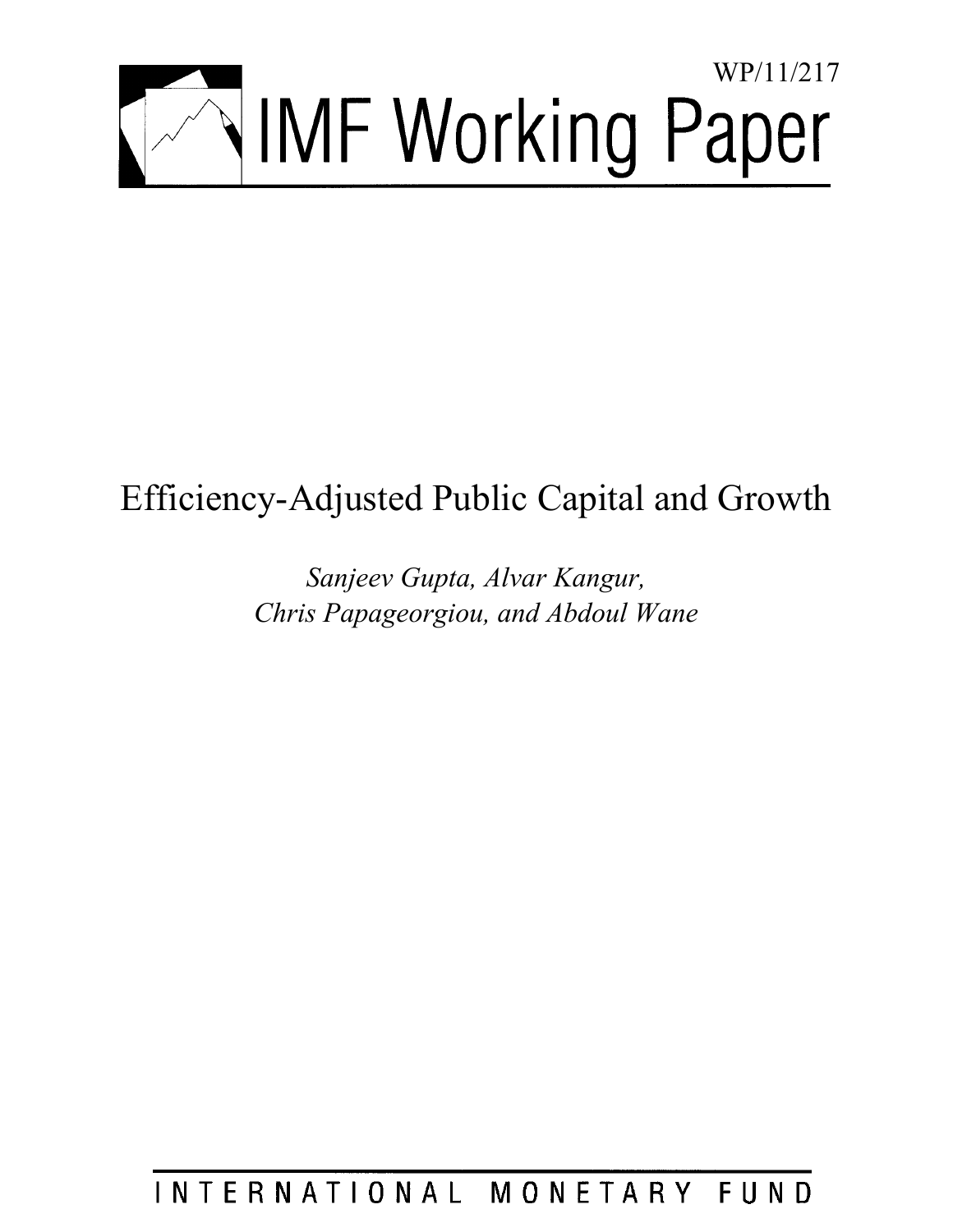#### **IMF Working Paper**

#### Fiscal Affairs Department and Strategy, Policy, and Review Department

#### **Efficiency-Adjusted Public Capital and Growth**

#### Prepared by Sanjeev Gupta, Alvar Kangur, Chris Papageorgiou and Abdoul Wane<sup>1</sup>

September 2011

#### **Abstract**

#### **This Working Paper should not be reported as representing the views of the IMF.**

The views expressed in this Working Paper are those of the author(s) and do not necessarily represent those of the IMF or IMF policy. Working Papers describe research in progress by the author(s) and are published to elicit comments and to further debate.

This paper constructs an efficiency-adjusted public capital stock series and re-examines the public capital and growth relationship for 52 developing countries. The results show that public capital is a significant contributor to economic growth. Although the estimated coefficient for the income share of public capital is larger in middle- than in low-income countries, the opposite is true for the marginal product of public capital. The quality of public investment, as measured by variables capturing the adequacy of project selection and implementation, are statistically significant in explaining variations in economic growth, a result mainly driven by low-income countries.

JEL Classification Numbers: O19, O23, O40, O47

 $\overline{a}$ 

Keywords: Public capital stock, public investment efficiency, appraisal, selection, implementation and evaluation of public investment, growth accounting.

Author's E-mail Address: Sgupta@imf.org, akangur@imf.org, cpapageorgiou@imf.org, awane@imf.org

<sup>&</sup>lt;sup>1</sup> We wish to thank Santiago Acosta, Chris Adam, Pierre-Richard Agénor, Andy Berg, Sambit Bhattacharyya, Hugh Bredenkamp, Francesco Caselli, Paul Collier, Benedict Clements, Era Dabla-Norris, Antonio David, Hamid Davoodi, Raphael Espinoza, Luc Eyraud, Cheikh Anta Gueye, Mick Keen, Aart Kraay, Nicola Limodio, Nkunde Mwase, Atsushi Oshima, Cathy Pattillo, Tigran Poghosyan, Rafael Romeu, Luis Serven, Kenichi Ueda, Rick van der Ploeg, Genevieve Verdier, and seminar participants at the University of Oxford and the IMF for helpful comments and suggestions on earlier versions of the paper.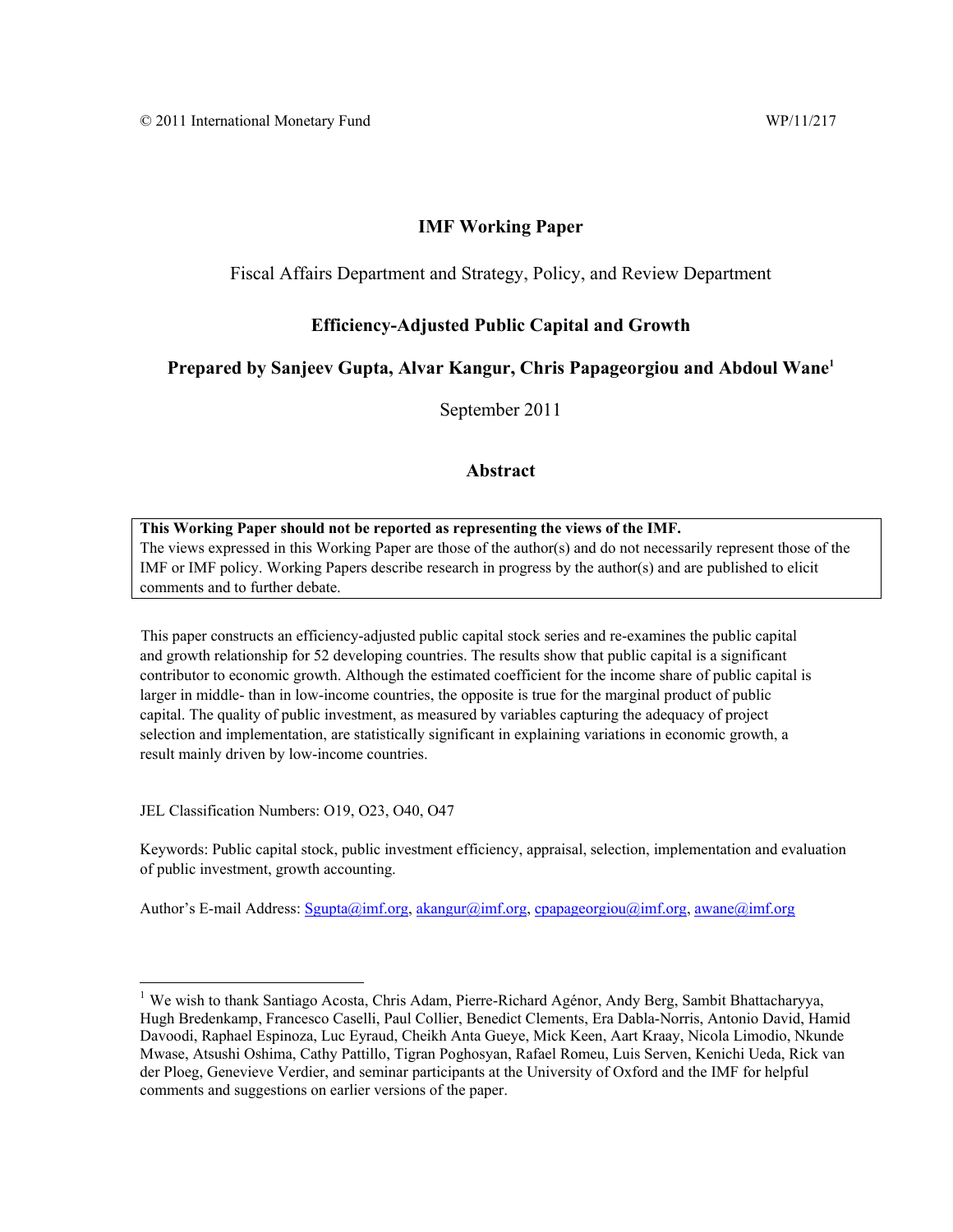| Tables                                                                                   |    |
|------------------------------------------------------------------------------------------|----|
| 1. GDP Growth, Public Investment and Public Capital Stock Growth, 1960-2009 8            |    |
|                                                                                          |    |
| 3. Unadjusted and PIMI-adjusted Public Capital Stock by Income Group 13                  |    |
|                                                                                          |    |
| 5. Static Fixed Effects Regressions with PIMI-adjusted Public Capital17                  |    |
| 6. Dynamic System GMM Regressions with PIMI-adjusted Public Capital18                    |    |
|                                                                                          |    |
|                                                                                          |    |
| Figures                                                                                  |    |
|                                                                                          |    |
|                                                                                          |    |
|                                                                                          |    |
|                                                                                          |    |
|                                                                                          |    |
| Appendixes                                                                               |    |
|                                                                                          | 29 |
| B. Details on the Construction of PIMI-adjusted Public Capital Stock Series32            |    |
| C. Initial Conditions and PIMI Effect on Efficiency Adjusted Capital 33                  |    |
| D: Alternative Approach to Assessing the Effect of Different Stages of Public Investment |    |
|                                                                                          |    |
|                                                                                          |    |
|                                                                                          |    |
|                                                                                          |    |

# Contents Page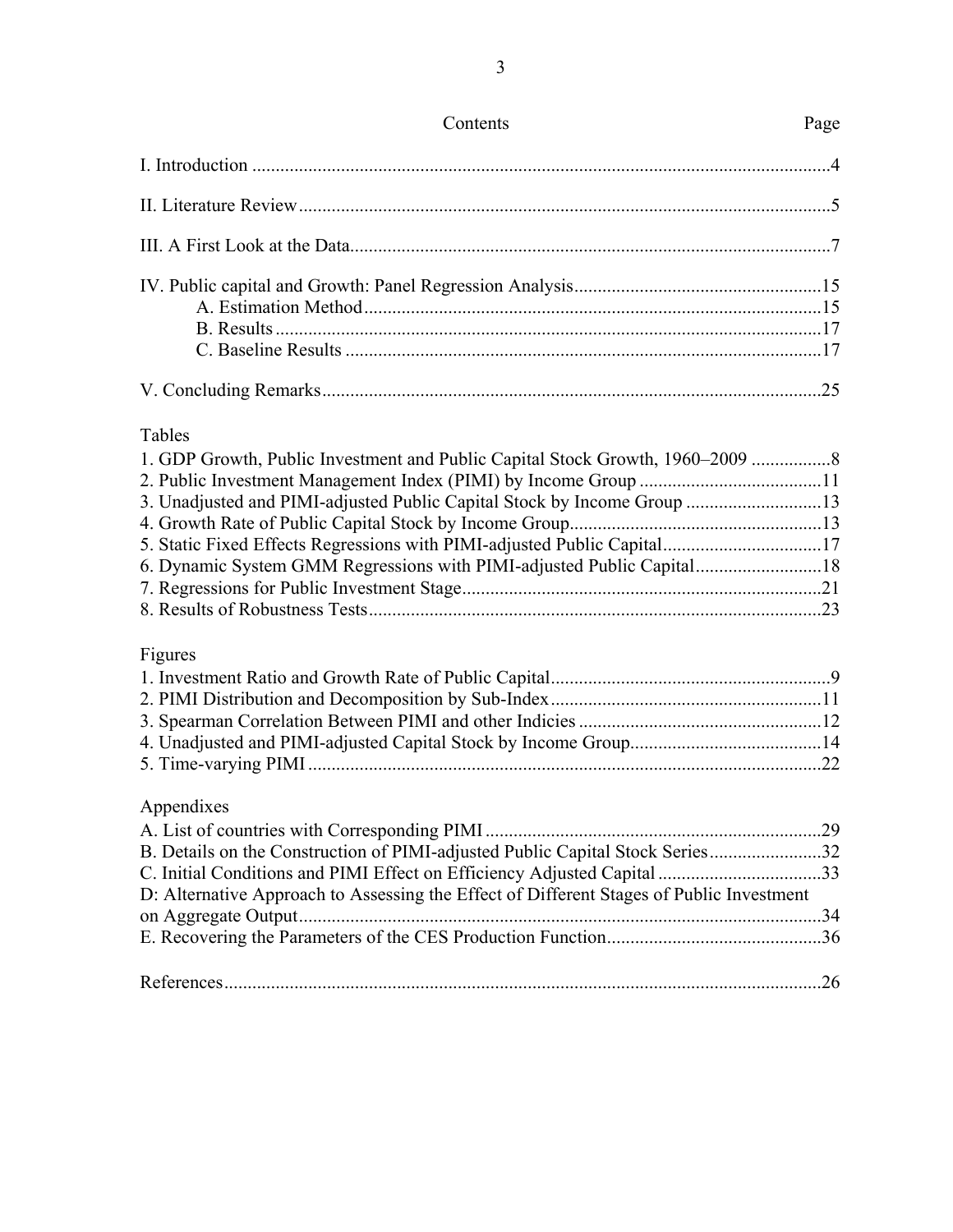#### **I. INTRODUCTION**

Many developing countries have a long legacy of failed public projects. Besides negating potential benefits that could have flowed from these projects, the poor record in undertaking public investments has bred skepticism about the ability of these countries to scale up public investment. At the same time, developing countries are under pressure to invest more on infrastructure in order to accelerate and/or sustain growth. The effectiveness of public investment also depends on institutional factors, such as the quality of project selection, management and evaluation, and the regulatory and operational frameworks (IMF, 2009). It is generally believed that such institutions are relatively weak in developing countries. With a poor track record and weak institutions, it is not uncommon for skeptics to ask if public capital is at all productive in developing countries.

This paper revisits the issue of productivity of public capital. In doing so, it makes three contributions: First, it constructs a new dataset of total capital stock for a large number of developing countries and disaggregates it into private and public capital. A particularly novel feature of the dataset is that the public capital stock is adjusted for the efficiency of public investment. This paper is the first to construct such a measure of capital stock, which has been suggested by Pritchett (2000), Caselli (2005) and Agenor (2009). Public investment efficiency is measured by Public Investment Management Index (PIMI) as constructed by Dabla-Norris et al., 2011). Second, following the literature on the public capital-growth nexus (see e.g. Romp and de Haan, 2007; Arslanalp et al., 2010; Bom and Ligthart, 2010) the paper investigates the effect of adjusted public capital on growth. Third, taking advantage of the subcomponents of PIMI, the paper examines the effects of four specific stages of the public investment process—appraisal, selection, implementation and evaluation—on capital accumulation and growth.

The paper yields two main findings: First, there is a statistically significant but relatively small contribution of this efficiency-adjusted public capital to total income. The public capital share is larger in middle-income than in low-income countries. Also, while the share of public capital is small in low-income countries, the marginal product of public capital is relatively large because of the lower efficiency-adjusted capital stock. Second, when specific stages of the public investment process are incorporated in the analysis, project selection and implementation turn out to be important contributors to public capital and growth.

The remainder of the paper proceeds as follows. Section II provides a brief review of the literature on public investment and growth, paying particular attention to the relationship between public investment efficiency and growth. Section III describes in detail the construction of the private and efficiency-adjusted public capital series. Section IV discusses estimation issues and presents the baseline results as well as various robustness tests. Section V summarizes the main findings and draws conclusions.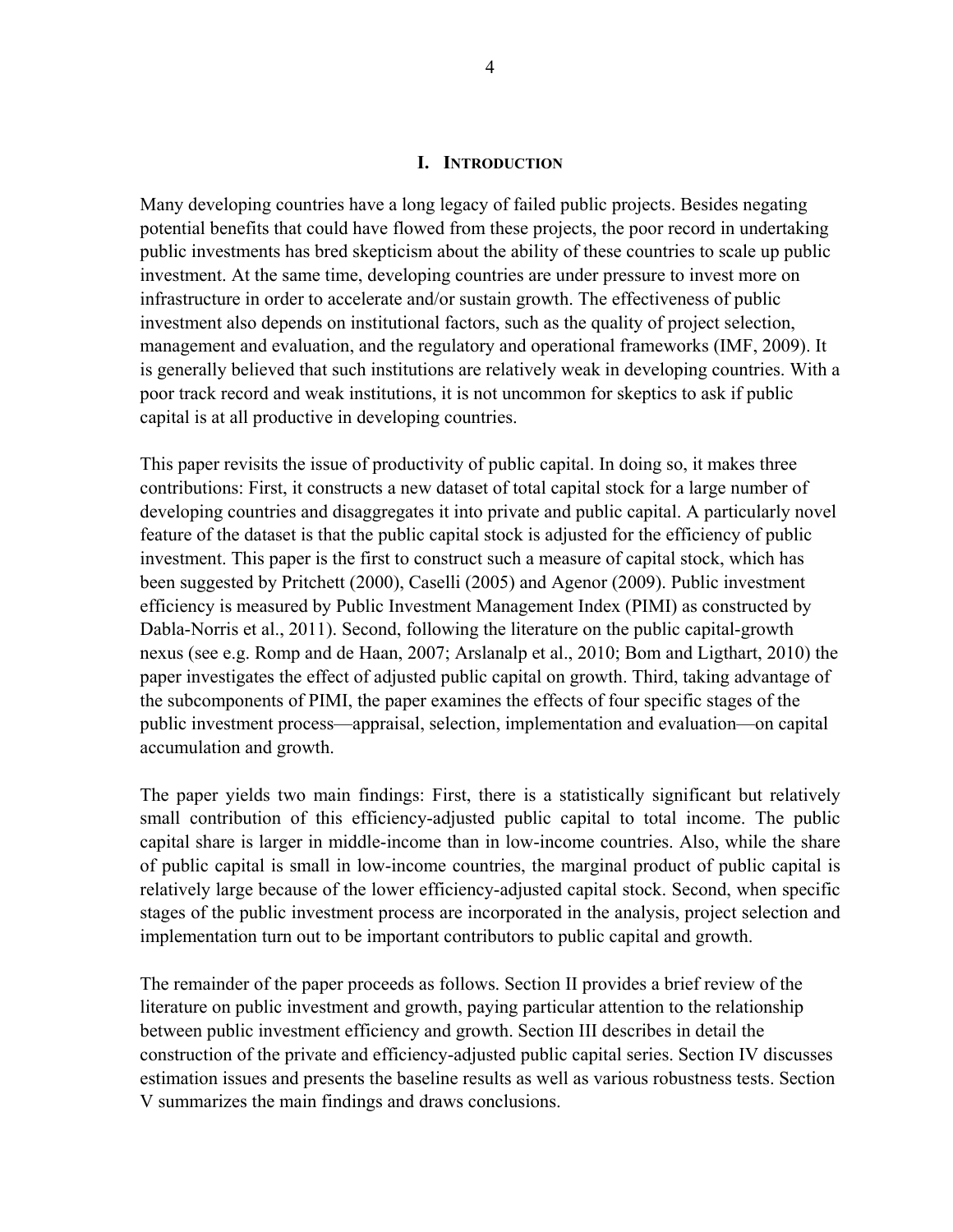#### **II. LITERATURE REVIEW**

Substantial research has been devoted to measuring the productivity of public capital. Sturm, Kuper and De Hann (1998) and Romp and de Haan (2007) are two excellent surveys of the literature. Many studies are based on the production function approach with the public capital stock added as an additional input factor. Some relied on a cost or profit function in which the public capital stock is included, while others used the VAR approach, which imposed as few restrictions as possible to address the problems raised by production function and behavioral approaches.

The early strand of papers typically found that public capital is productive, notwithstanding the wide range of theoretical and empirical frameworks employed. Aschauer (1989, 1998) was the first to hypothesize that there is an important role for public capital in explaining the fall in productivity observed in the US in the 1970s and 1980s. The literature that followed Aschauer also found a large impact of public capital on growth. Munnell's (1990a) estimates of the impact of public capital on growth (0.31–0.39) are consistent with those of Aschauer's.<sup>2</sup> In a similar setting, Lynde and Richmond (1993) found that the services of public capital are an important part of the production process, and that about 40 percent of the productivity decline is explained by a fall in the public capital-labor ratio. Several other papers reached similar conclusions (see Sturm et al. 1998, for a comprehensive review of this generation of studies).

The elasticities reported in this first wave of papers were substantial and suggested large effects of public capital on growth. However, over time these estimates were questioned on the grounds that they were fraught with methodological and econometric problems (Gramlich, 1994). Issues ranking high on the list of potential problems included reverse causation from productivity to public capital and spurious correlation due to non-stationarity of the data. This controversy sparked a new generation of research. Compared to the results surveyed by Sturm, Kuper and de Haan (1998), these studies estimated substantially lower effects of public capital on growth (Romp and de Haan 2007). Moreover, these studies unveiled large heterogeneity among countries, regions, and sectors. This is not surprising, as the effects of new investment spending depend on the quantity and quality of the capital stock in place. In general, the larger the stock and the better its quality, the lower will be the impact of additions to this stock. The network character of public capital, notably infrastructure, also results in non-linearities, and explains some of the heterogeneity. The

 $\overline{a}$ 

 $2 \text{ In a subsequent paper at the state level, Munnell (1990b) confirmed her earlier findings. However, the$ coefficient of 0.15 on public capital found at the state level is noticeably smaller than the 0.3–0.4 estimated by Aschauer (1989) and Munnell (1990a, 1992) in their analysis of national data.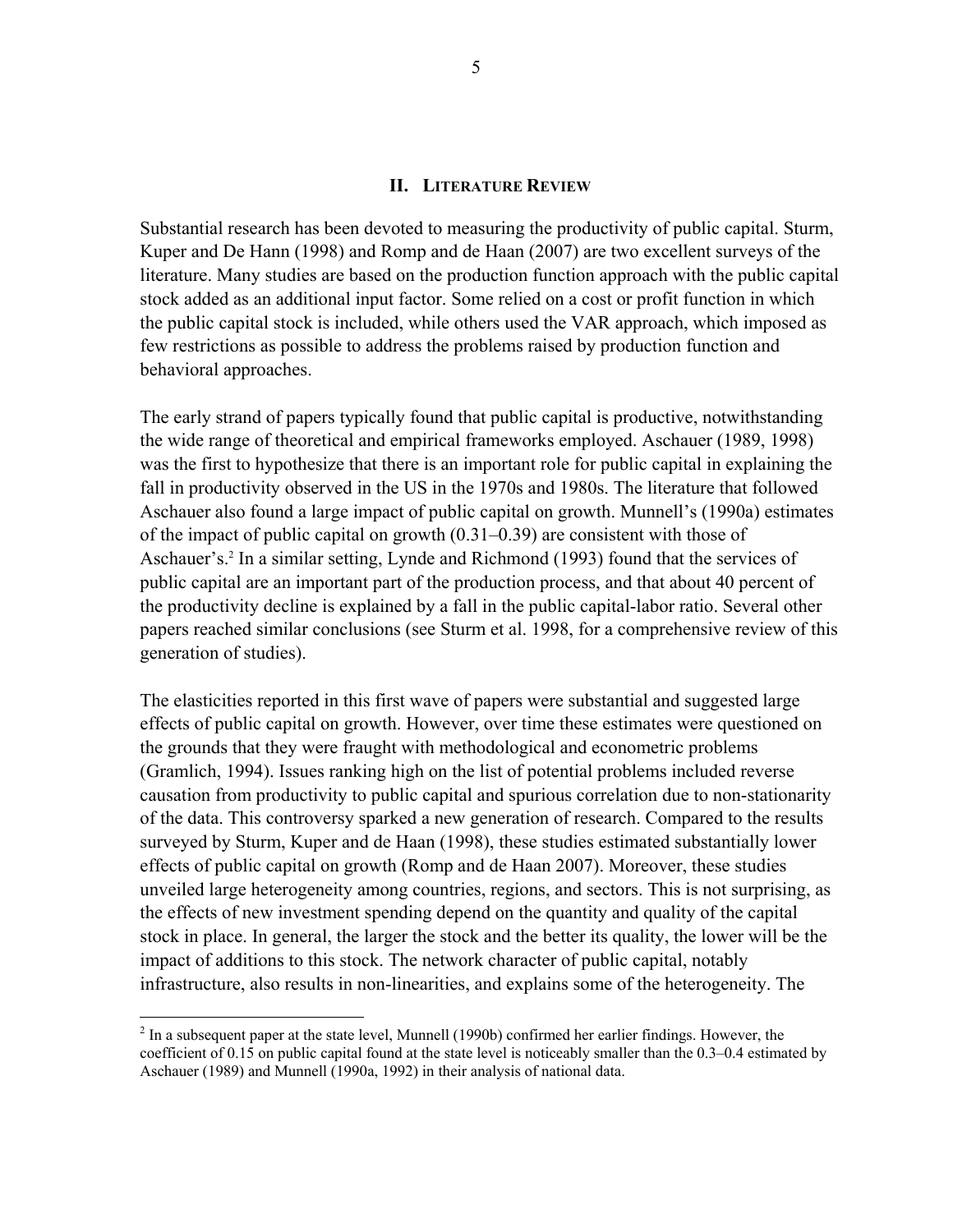effect of new capital will crucially depend on the extent to which investment spending aims at alleviating bottlenecks in the existing network.<sup>3</sup>

Bom and Litghart (2010) assessed the output elasticity of public capital by means of a metaregression analysis using results of previous studies. They find that the average output elasticity of public capital is positive and significant despite a wide variation in primary estimates. They estimate the output elasticity to be 0.15 but suggest substantial heterogeneity across countries. They also find that studies that impose constant returns to scale restrictions across private labor and capital (Mas et al., 1993; Otto and Voss, 1994; and Kavanagh, 1997), control for the business cycle (Aschauer, 1989; Hulten and Schwab, 1991; and Sturm and De Haan, 1995), and incorporate some measure of education (Garcia-Milà and Mc Guire, 1992) find larger output elasticities of public capital, whereas studies that include energy prices (Tatom, 1991) tend to find lower estimates.<sup>4</sup> Their results also suggest that the high output elasticities found in the early time-series literature are compatible with long-run (cointegrating) estimates found more recently. The conditional output elasticity of public capital in their benchmark specification which captures typical study characteristics is estimated to be 0.17, which is not that far from its unconditional (without controlling for study design parameters) value of 0.15. These values imply a marginal productivity of public capital for the United States in the range of 28.8–32.6 percent in 2001.

There are, however, important limitations in the extensive literature on the subject. First, most studies focused on advanced countries, in part because of data problems. Given these data limitations and the difficulty in constructing public capital stock series for developing countries, the empirical literature on these countries looked directly at the impact of public investment on economic growth (Devarajan, Swaroop and Zou, 1996). Second, almost all studies were based on public capital series constructed by cumulating depreciated public investment effort.

Arslanalp et al., 2010) revisited this debate by estimating a production function for forty-

 $\overline{a}$ 

 $3$  Some studies suggest that the effect of public investment spending on growth may also depend on institutional and policy factors (Tanzi and Davoodi, 2000; Sawyer, 2010).

<sup>&</sup>lt;sup>4</sup> Imposing constant returns to scale across private inputs implies increasing returns to scale across all inputs if the factor share of public capital is positive. This could produce upward bias in the estimates if the true model is characterized by decreasing returns to scale across private inputs. Ignoring the business cycle can lead to downward bias as public capital is less productive when the economy is inside the production possibility frontier during downturns. Ignoring education can also allocate the contribution of human capital to other inputs, including public capital, thereby producing higher estimates. On the other hand, ignoring energy prices can lower estimates because public capital can be correlated with energy prices. For example, rising oil prices of the 1970s may have depressed output and capital.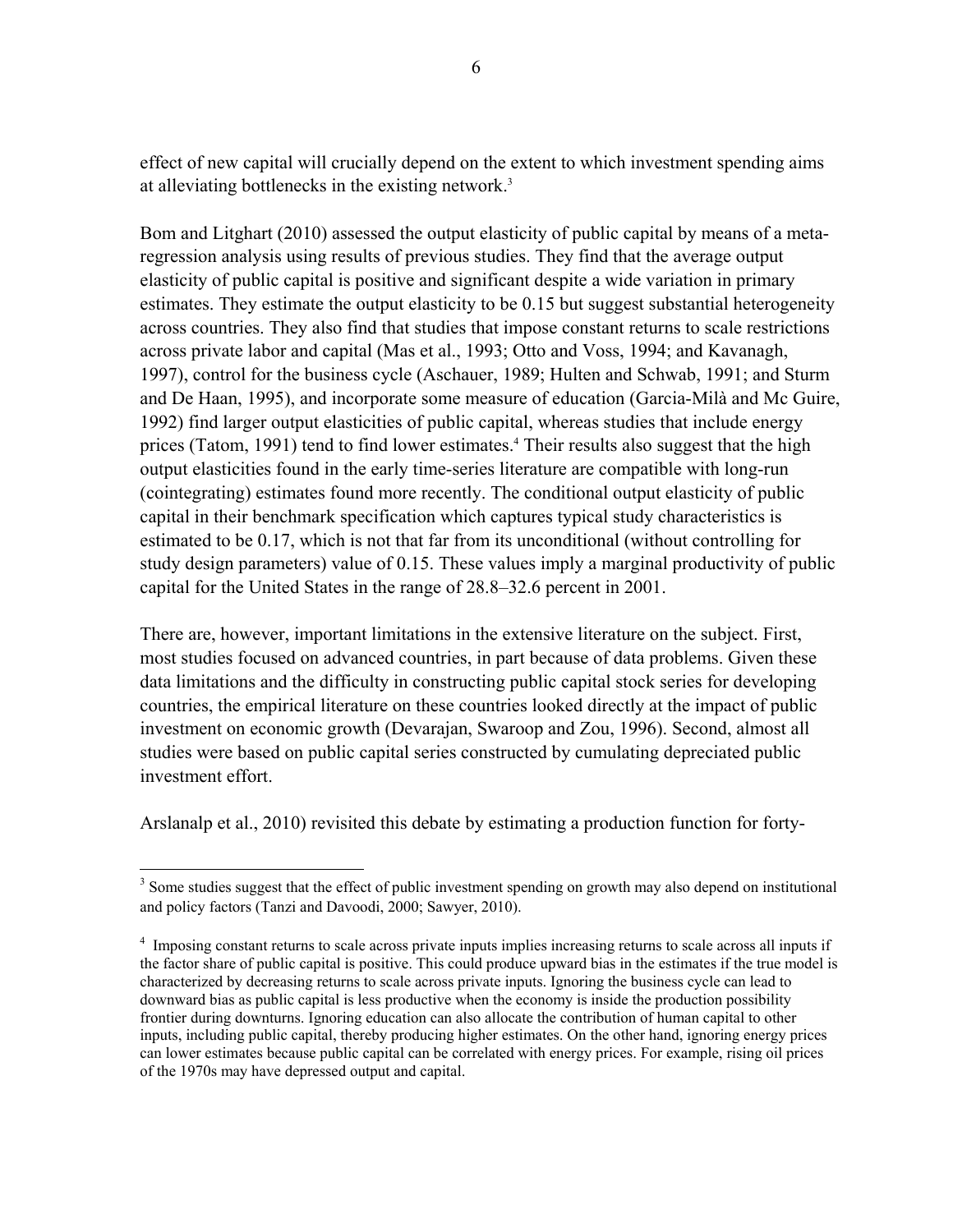eight (48) developed and developing countries, using public capital stock as the explanatory variable. The effect of public capital on growth is estimated to be stronger for developed countries in the short-term (0.13), while it is stronger for developing countries in the longterm (0.26). In some countries, they find that the positive impact of public capital on output is partially or wholly offset if the initial ratio of the capital stock to GDP is high. A number of policy implications were drawn for developing countries from their results. First, while debate on fiscal space has centered on creating room in the budget for higher public investment, the results show that certain types of constraints (financing or the ability to absorb) can limit the growth benefits of higher capital stock. Second, unlike advanced countries, the benefits of new investment tend to accrue over time. This would necessitate extending the timeframe of debt sustainability frameworks so that developing countries can take into account the long-term effects of public investments.

Last but not least, Pritchett (2000) has criticized the conclusions drawn from the empirical studies that relate public investment or capital to growth. He argues that cross-country empirical research using investment rates or Cumulated Depreciated Investment Effort (CUDIE) cannot be used to derive the impact of public capital or investment on growth. This is because such studies ignore the efficiency with which public investment is turned into productive physical capital. And it is this gap in the literature that this paper aims to fill.

#### **III. A FIRST LOOK AT THE DATA**

The empirical literature has focused on searching for a relationship between economic activity and the cumulated public investment effort, using the perpetual inventory method for estimating public capital stock. The methodology for building the capital stock series is similar to that used by Collier, Hoeffler and Pattillo (2001), Kamps (2006) Arslanalp et al. (2010) (see Appendix A for the country list and Appendix B for a detailed description of the methodology). It is based on the perpetual inventory equation:

(1)  $K_{it} = K_{it-1} - \delta_{it} * K_{it-1} + I_{it-1},$ 

 $\overline{a}$ 

where for each country *i*,  $K_t$  is the stock of public capital at time *t*, and  $I_{t-1}$  is public investment spending at time  $t - l$ <sup>5</sup>  $\delta_{it}$  is country *i*'s time-varying rate of depreciation of the capital stock. Data for 71 countries on total investment and GDP are taken from Penn World Table (PWT) version 6.2 and start in 1960 for most of the sample. Before 1960, and as in Kamps (2006), we build an artificial investment series assuming that investment grew by 4 percent a year to reach its level observed in 1960. Total investment is disaggregated by

<sup>&</sup>lt;sup>5</sup> Following Kamps (2006) we assume  $I_{it-1}$  (rather than  $I_{it}$ ) which implies that capital stock is calculated at the beginning of the period.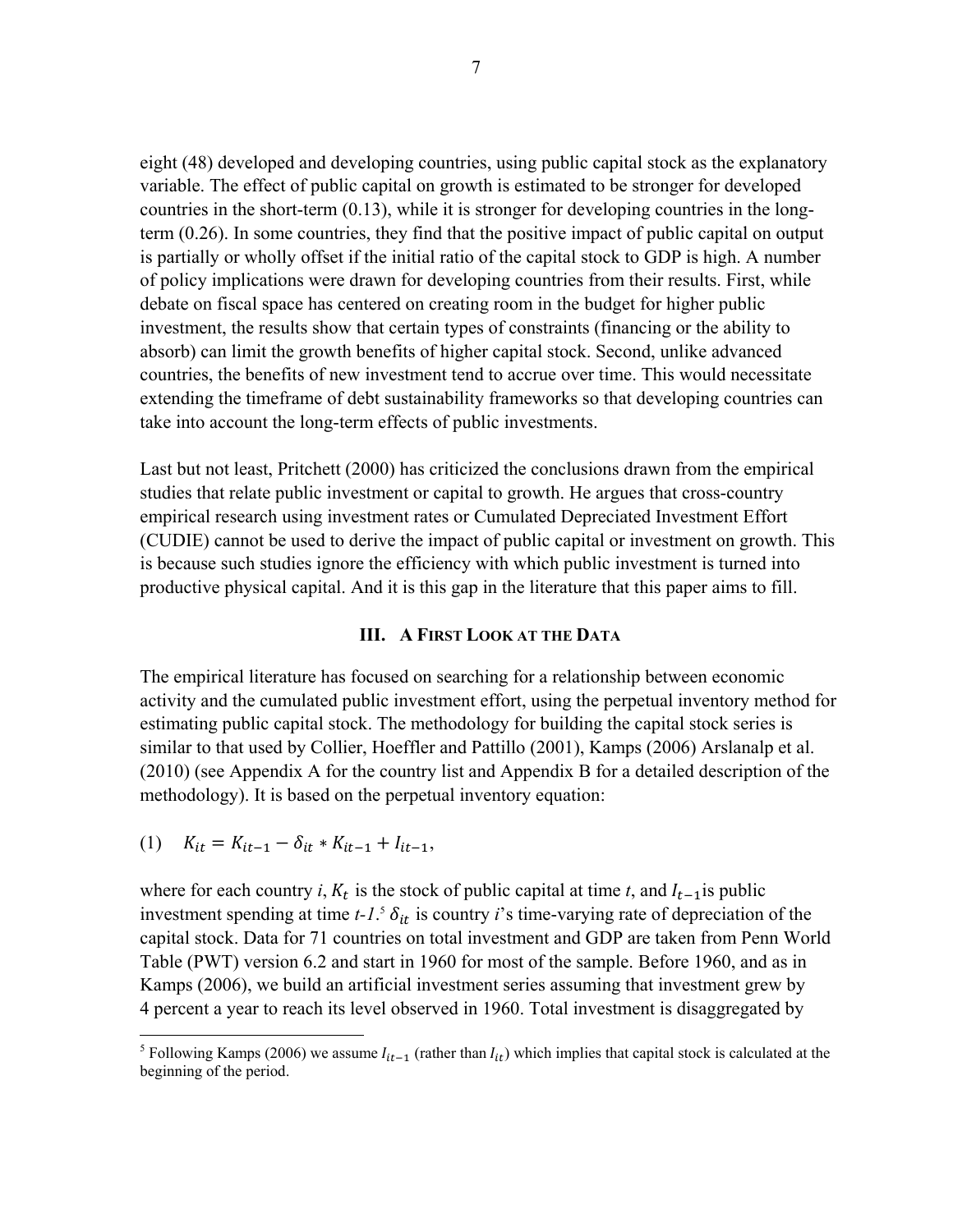applying public and private investment shares from IMF World Economic Outlook (WEO) database. Total public and private capital stocks are then constructed using the initial capital stock, investment flows and the depreciation rates. The resulting dataset is the largest available for developing countries. Countries included in the sample are those for which (i) data on investment and growth are available from the Penn World Table and the WEO, and (ii) an index of the quality of public investment processes was available (see below).<sup>6</sup>

Table 1 provides trends in key variables that empirical studies have focused on. It shows that in the sample of 71 countries the average GDP growth for middle-income countries was almost 1 percentage point above that of low-income countries during the last 50 years. However, middle-income countries' started to grow at higher rates several decades before their low-income counterparts.

#### **Table 1. GDP Growth, Public Investment and Public Capital Stock Growth, 1960–2009**

|                              | 1960-70 |     | 1970-90 1990-2000 | 2000-09 | 1960-2009 |
|------------------------------|---------|-----|-------------------|---------|-----------|
| <b>GDP</b> growth            |         |     |                   |         |           |
| Low-Income Countries         | 3.7     | 2.8 | 2.5               | 5.2     | 3.5       |
| Middle-Income Countries      | 5.8     | 4.4 | 2.0               | 5.1     | 4.3       |
| All countries                | 4.6     | 3.4 | 2.3               | 5.2     | 3.9       |
| Public Investment (% of GDP) |         |     |                   |         |           |
| Low-Income Countries         | 4.6     | 5.1 | 3.9               | 4.2     | 4.4       |
| Middle-Income Countries      | 5.0     | 9.9 | 5.2               | 4.6     | 6.2       |
| All countries                | 4.7     | 6.9 | 4.4               | 4.4     | 5.1       |
| Public capital stock growth  |         |     |                   |         |           |
| Low-Income Countries         | 4.4     | 5.1 | 2.9               | 4.4     | 4.2       |
| Middle-Income Countries      | 4.5     | 6.2 | 3.0               | 2.3     | 4.0       |
| All countries                | 4.4     | 5.6 | 2.9               | 3.5     | 4.1       |

(In percent)

Source: Authors' calculations usind data from Penn World Tables (PWT) version 6.2 and IMF WEO

1

Differences between the low and middle-income group are more striking when considering the public investment effort. Middle-income countries invested on average over 2 percentage points of GDP more than low-income countries. As shown in Figure 1, the ratio of public spending on investment to GDP for middle-income countries has been consistently above that for low-income countries for almost the entire 50-year period analyzed. However, differences between the two groups are smaller for the growth rate of the public capital stock.

<sup>&</sup>lt;sup>6</sup> Estimates of the public and private capital stocks for 52 countries that form the main estimation sample of this paper are available for download at http://www.imf.org/external/pubind.htm.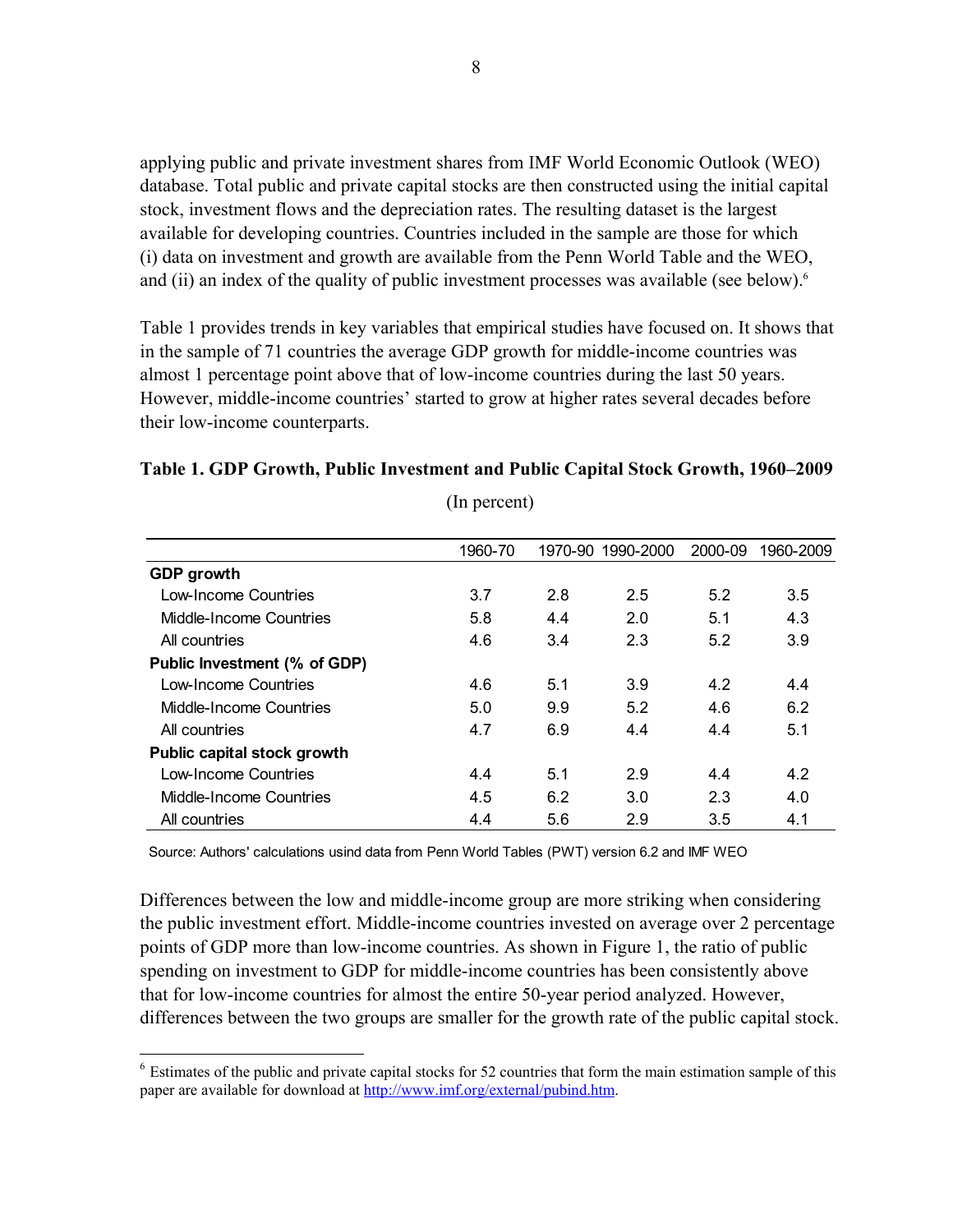This could be attributable to the fact that a small addition to public capital can yield a large growth rate of the public capital stock when the level of capital is low (the base effect.)



**Figure 1. Investment Ratio and Growth Rate of Public Capital** 

Sources: Penn World Table version 6.2, IMF WEO and authors' calculations.

Serious data issues could undermine the quality of results on the productivity of public capital obtained from cross-country regressions. In particular, a large body of literature recognizes the importance of the quality and efficiency of public investment spending in determining the marginal productivity of investment. The real challenge in empirical research has been to find a good proxy for "efficiency-adjusted" public capital stock. To date, all empirical studies on the contribution of public capital to growth have assumed that public investment spending translates fully into productive capital assets.

Several considerations can explain why cumulative public investment may not provide full information on growth of public capital. First, valuation issues make the measurement of any flows in a single currency problematic. Second, the cost of a given infrastructure asset can also vary significantly across countries, even after controlling for difference in conditions such as geology or geography. For example, the cost of building a road can be significantly higher in a country where procedures are not in place for project appraisal or where the environment is not conducive to competitive bidding. Third, weaknesses in the selection of the project could lead to an oversized project.

The approach employed in this paper attempts to address these problems. In implementing this approach, we apply the methodology outlined by Pritchett (2000) to construct a new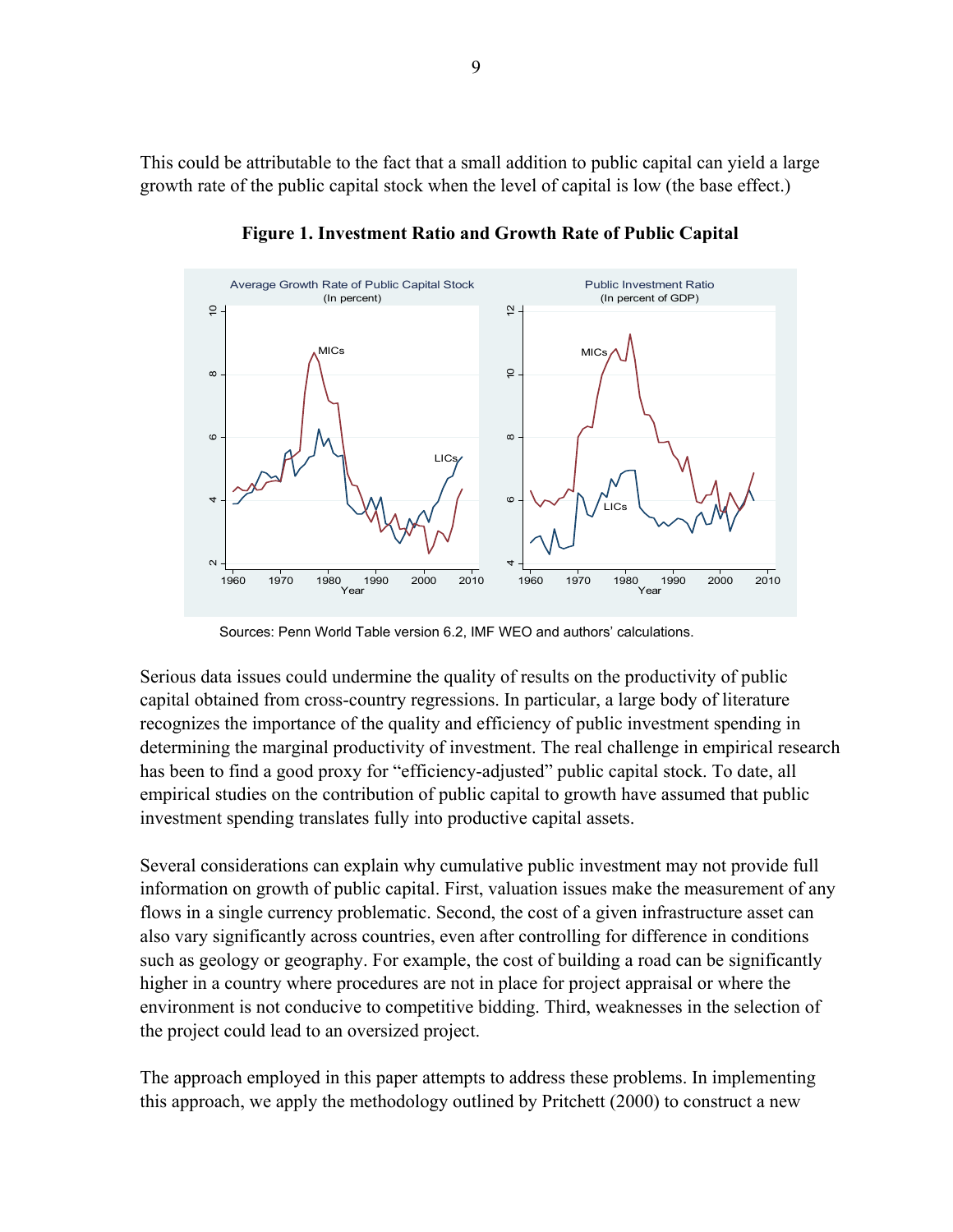public capital series that explicitly takes into account the efficiency of public investment. We measure the capital stock in country *i* and time period *t* as follows:

(2) 
$$
K'_{it} = K'_{it-1} - \delta_{it} * K'_{it-1} + q_i * I_{it-1},
$$

 $\overline{a}$ 

where  $q_i$  is a time-invariant index that captures the efficiency of public investment. While the efficiency of investment processes is likely to evolve over time, it is also likely to change slowly reflecting the fact that structural reforms to improve these processes take time to implement. Thus we assume that  $q_i$  is time-invariant. This index varies between 0, when all public resources are totally wasted, and 1, when full efficiency is achieved for government spending. However, we let this index vary in the robustness tests reported later in the paper.

We use the normalized Public Investment Management Index (PIMI) as a proxy for  $q_i$ ; the traditional perpetual inventory equation is a specific case of this more general formulation, where  $q_i = 1$ . PIMI is composed of 17 indicators grouped into four stages of the public investment management cycle: (i) Project Appraisal; (ii) Project Selection; (iii) Project Implementation; and (iv) Project Evaluation. In this index, countries are scored on the basis of different indicators and sub-indices, which are then combined to construct the overall index. The construction of the index relies upon an extensive data collection effort as described in Dabla-Norris et al. (2011).<sup>7</sup> The sources largely cover the 2007–2010 periods, and include 71 countries (40 low-income countries and 31 middle-income countries).<sup>8</sup>

Table 2 suggests that, on average, in our set of countries only about half of public investment effort translates into actual productive public capital. This masks, however, significant heterogeneity between countries as illustrated in Figure 2. Beyond the large cross-country variation in overall scores described above, there is an even more notable variation for each of the sub-indices. This suggests that the observed differences in public investment management processes across countries stem largely from the substantial cross-country heterogeneity across the four stages of the investment process. To capture the variation across stages we also construct four alternative capital stock series for every country that correspond to three out of four investment stages (leaving one stage out) at a time. Estimation with these alternative series aim to identify which of the four public investment processes are the most important in capital accumulation and subsequently aggregate output.

 $<sup>7</sup>$  Data were compiled from a large number of sources including from World Bank Public Investment</sup> Management case studies, Public Expenditure and Financial Accountability assessment reports, the Budget Institutions database, World Bank Public Expenditure Reviews, World Bank Country Procurement Assessment Reviews, World Bank Country Financial Accountability Assessments, and country websites.

<sup>&</sup>lt;sup>8</sup> The PIMI score is a simple average of the score for each stage of the public investment process. Countries with good investment processes have high scores. Scores for these stages are between 0 and 1 so that the total PIMI score is between 0 and 4 (for the full set of countries and country scores see Appendix A).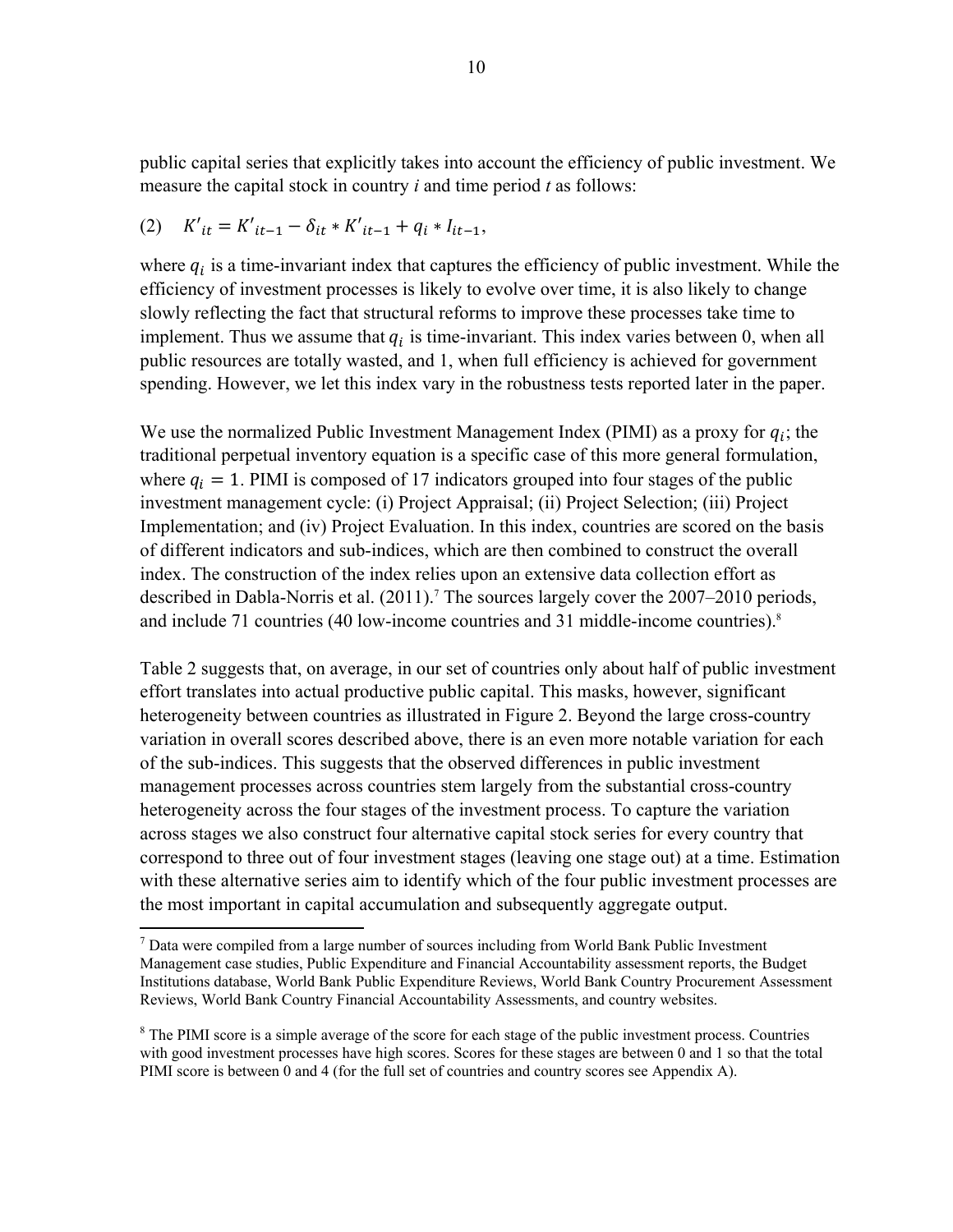|                    | <b>PIMI</b> | Appraisal | Selection | Implementation | Evaluation |
|--------------------|-------------|-----------|-----------|----------------|------------|
|                    |             |           |           |                |            |
| Low Income (40)    | 0.47        | 0.21      | 0.28      | 0.30           | 0.20       |
|                    | (0.26)      | (0.13)    | (0.11)    | (0.10)         | (0.10)     |
|                    |             |           |           |                |            |
| Middle Income (31) | 0.57        | 0.21      | 0.30      | 0.28           | 0.22       |
|                    | (0.25)      | (0.09)    | (0.11)    | (0.07)         | (0.07)     |
| All countries (71) | 0.51        | 0.21      | 0.29      | 0.29           | 0.21       |
|                    |             |           |           |                |            |
|                    | (0.26)      | (0.11)    | (0.11)    | (0.09)         | (0.09)     |

**Table 2. Public Investment Management Index (PIMI) by Income Group** 

Sources: Dabla-Norris et al. (2011) and authors' calculations. Standard deviations are in parentheses.



**Figure 2. PIMI Distribution and Decomposition by Sub-Index** 

Source: Dabla-Norris et al. (2011) Note: For details see Dabla-Norris et al. (2011).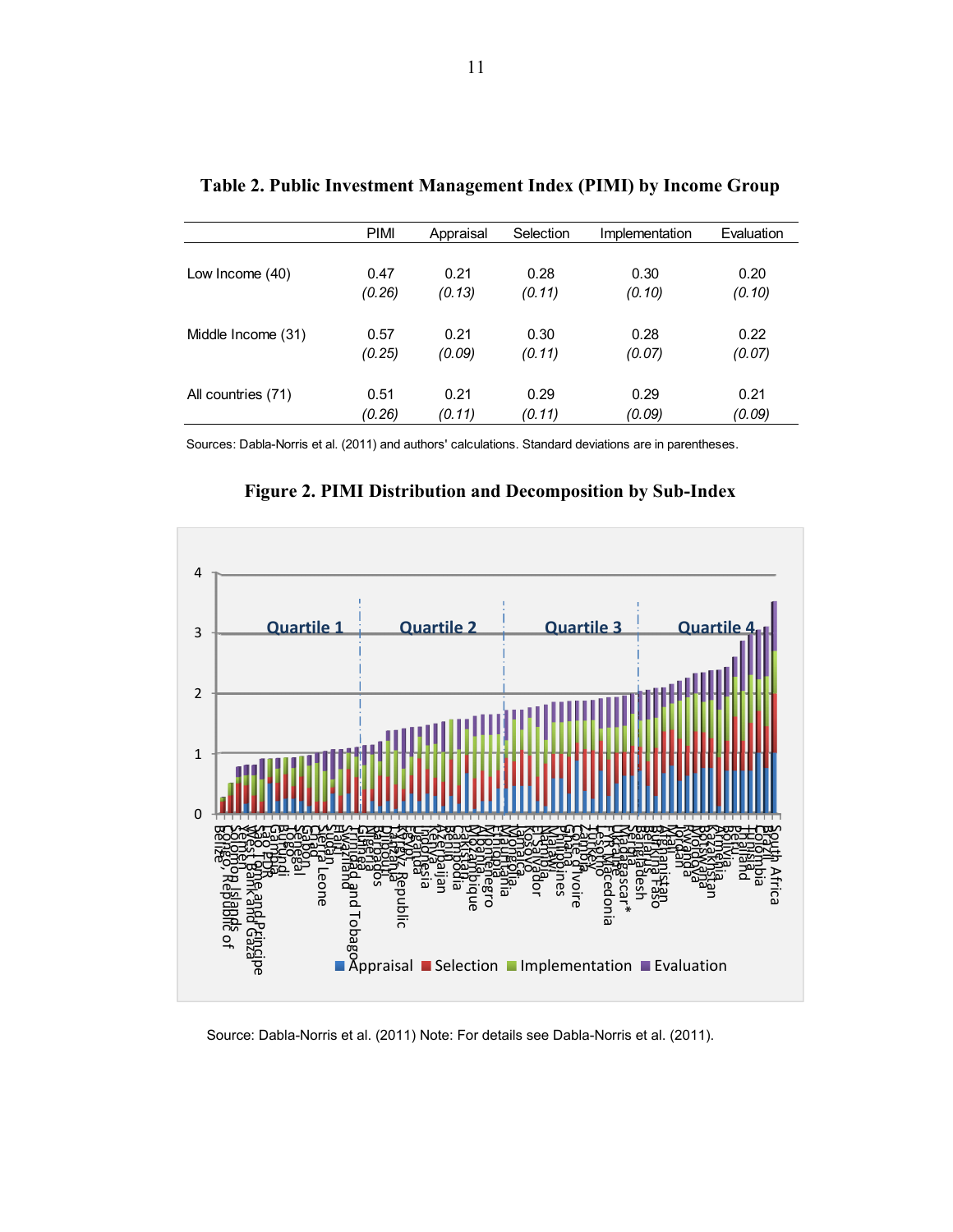How different is PIMI from numerous existing institutional indices? Figure 3 presents rank pair-wise correlations of the overall PIMI index with five existing relevant indices: the Budget Institution index constructed by Dabla-Norris et al. (2010), Kaufman-Kraay governance indicators (including Government Effectiveness, the average of the Governance Indicators, and the Control of Corruption index) and the World Bank's Country Policy and Institutional Assessment (CPIA) index.



**Figure 3. Spearman Correlation Between PIMI and other Indicies** 

Sources: Budget Institutions Index is from Dabla-Norris et al. (2010). Government Effectiveness, Control of Corruption, and Average of Governance Indicators are from Kaufmann and Kraay (2008), CPIA is from the World Bank (2009).

It is shown that the correlations between PIMI and the CPIA and the budget institution index are relatively high (0.5 and 0.6, respectively). PIMI is also positively correlated, albeit at lower levels, with the Kaufman-Kraay governance indicators. Positive but not very high correlations with other existing indices, indicates that the PIMI includes information on specific dimensions of institutional quality not fully captured by other indices.

The fact that not all public investment spending translates into incremental, effective public capital leads to a significant gap between traditional estimates of public capital stock (Arslanalp et al., 2010, and Kamps, 2006) and our estimates. Table 3 shows that for all the 71 countries for which PIMI is available, this gap was about 7 percentage points of GDP in the first decade. It subsequently increased to more than 40 percent of GDP in recent years. This suggests that traditional measures of public capital stock are overestimated—at least,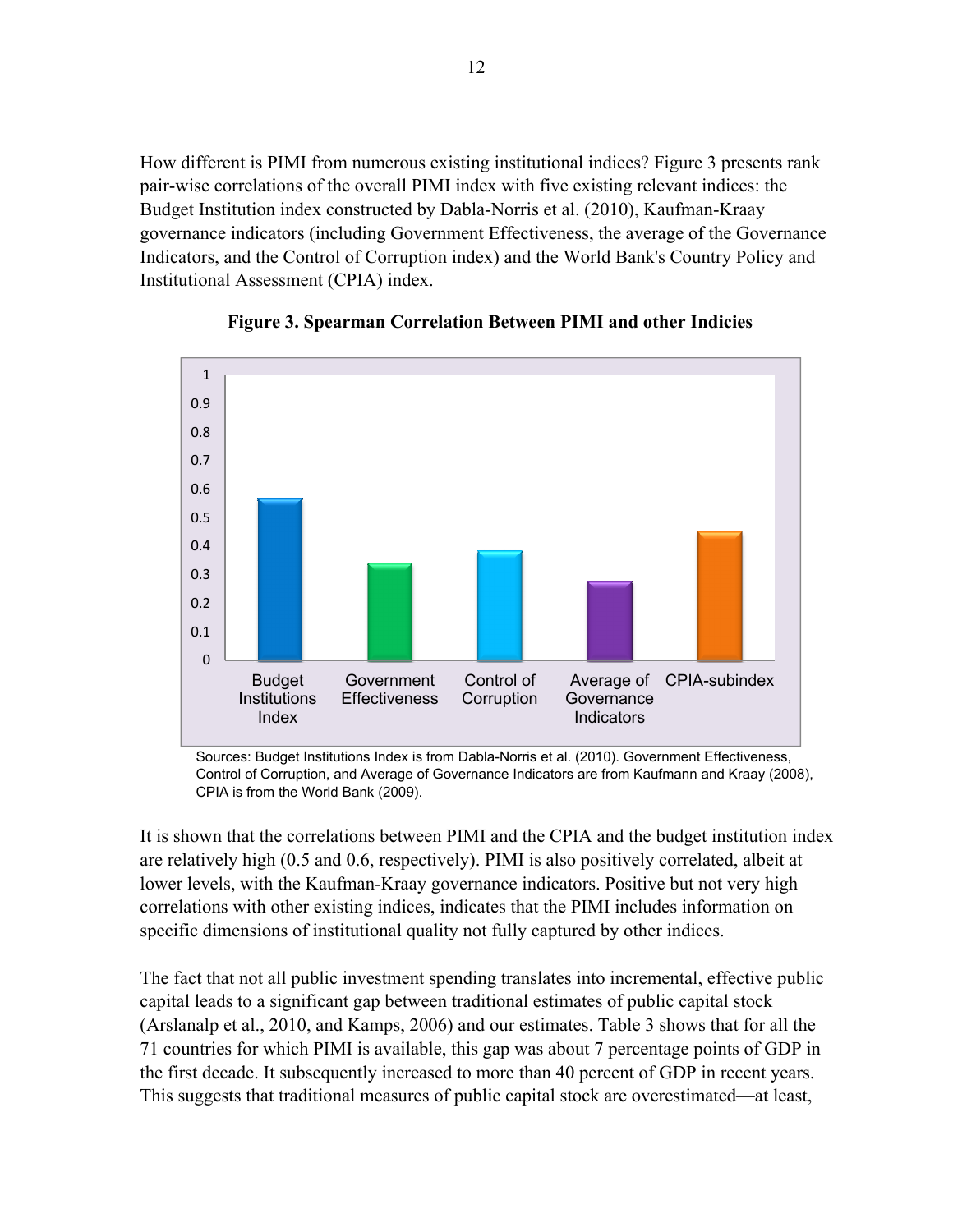from the standpoint of public investment that is of good quality. Table 3 further indicates that effective public capital has declined from 57 percent of GDP in the 1960s to 36 percent of GDP in recent years. This contrasts with the increase of almost 20 percentage points of GDP suggested by the unadjusted public capital stock in Table 1.

| Table 3. Unadjusted and PIMI-adjusted Public Capital Stock by Income Group |
|----------------------------------------------------------------------------|
| (In Percent of GDP)                                                        |

|                      |         |         | Unadjusted Public Capital Stock |      |         |         | PIMI-adjusted Public Capital Stock |      |
|----------------------|---------|---------|---------------------------------|------|---------|---------|------------------------------------|------|
|                      | 1960-70 | 1970-90 | 1990-2000 2000-09               |      | 1960-70 | 1970-90 | 1990-2000 2000-09                  |      |
| Low-Income (LICs)    | 64.9    | 73.4    | 84.0                            | 71.0 | 57.9    | 40.0    | 38.4                               | 30.1 |
| Middle-Income (MICs) | 62.7    | 119.3   | 119.1                           | 93.2 | 56.9    | 66.5    | 58.0                               | 44.4 |
| All countries        | 64.0    | 90.3    | 98.3                            | 80.2 | 57.4    | 49.8    | 46.4                               | 36.1 |

Sources: Authors' calculations usind data from PWT version 6.2, IMF WEO, and Dabla-Norris et al. (2011)

However, while the PIMI-adjusted public capital stock has declined steadily in low-income countries because of the low efficiency of new investments, the large investment effort by middle-income countries has offset losses from inefficiencies between 1960-70 and 1970-90. During this period, effective public capital increased by 10 percentage points of GDP in middle-income countries, while it fell by almost double that amount in low-income countries.

The differences are however less dramatic when considering the growth rates in capital stock (Table 4). During the period 1960–2009 PIMI-adjusted public capital grew by about 2.8 percent per year for all countries taken together, a rate that is 1.3 percentage points slower than the rate of growth of unadjusted public capital.

| (In Percent)         |               |               |               |                                        |               |               |               |               |                                           |               |
|----------------------|---------------|---------------|---------------|----------------------------------------|---------------|---------------|---------------|---------------|-------------------------------------------|---------------|
|                      |               |               |               | <b>Unadjusted Public Capital Stock</b> |               |               |               |               | <b>PIMI-adjusted Public Capital Stock</b> |               |
|                      | 1960-<br>1970 | 1970-<br>1990 | 1990-<br>2000 | 2000-<br>2009                          | 1960-<br>2009 | 1960-<br>1970 | 1970-<br>1990 | 1990-<br>2000 | $2000 -$<br>2009                          | 1960-<br>2009 |
| Low-Income (LICs)    | 4.4           | 5.1           | 2.9           | 4.4                                    | 4.2           | 2.6           | 2.7           | 2.0           | 3.7                                       | 2.7           |
| Middle-Income (MICs) | 4.5           | 6.2           | 3.0           | 2.3                                    | 4.0           | 3.0           | 4.2           | 2.4           | 1.9                                       | 2.9           |
| All countries        | 4.4           | 5.6           | 2.9           | 3.5                                    | 4.1           | 2.8           | 3.3           | 2.1           | 2.9                                       | 2.8           |

# **Table 4. Growth Rate of Public Capital Stock by Income Group**

Sources: Authors' calculations usind data from PWT version 6.2, IMF WEO, and Dabla-Norris et al. (2011)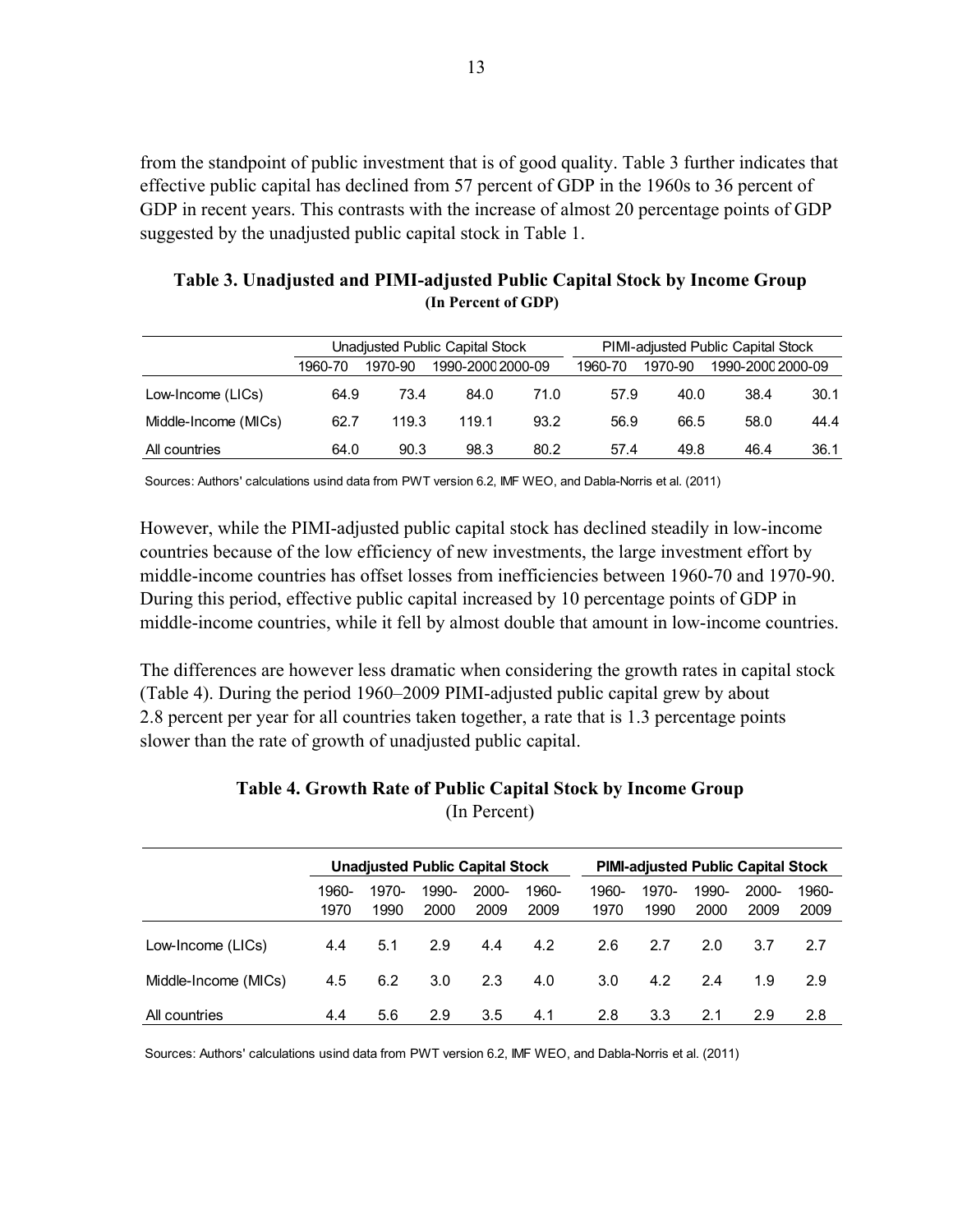As mentioned above, unlike the non-adjusted public capital stock the PIMI-adjusted public capital stock is characterized by a downward trend, although middle-income countries experienced some growth in the earlier periods. Figure 4 also shows that the gap between the two series is significant. Therefore, growth regressions using non-adjusted public capital series would produce biased estimates of factor shares. This bias is likely to be more important for a model explaining output levels than for models explaining growth rates.



**Figure 4. Unadjusted and PIMI-adjusted Capital Stock by Income Group** 

Source: Authors' calculations using data from PWT version 6.2, IMF, WEO, and Dabla-Norris et al. (2001).

A final remark on the interpretation and use of the PIMI is in order. The initial conditions (i.e., when the PIMI adjustment starts to take an effect) matter for the subsequent evolution of efficiency-adjusted public capital. To illustrate this point, consider an extreme case in which the time-invariant PIMI is introduced in 1860, an unlikely assumption but a good counterfactual. As shown in Appendix C (also see Buffie et al. 2011, Appendix A) this leads to a strict proportionality between the unadjusted and PIMI-adjusted public capital stocks, implying equivalence in the growth rates. This is not the case in our sample as PIMI is applied to 1960. In terms of regression analysis, it is tantamount to running regressions on unadjusted capital stock that we present later.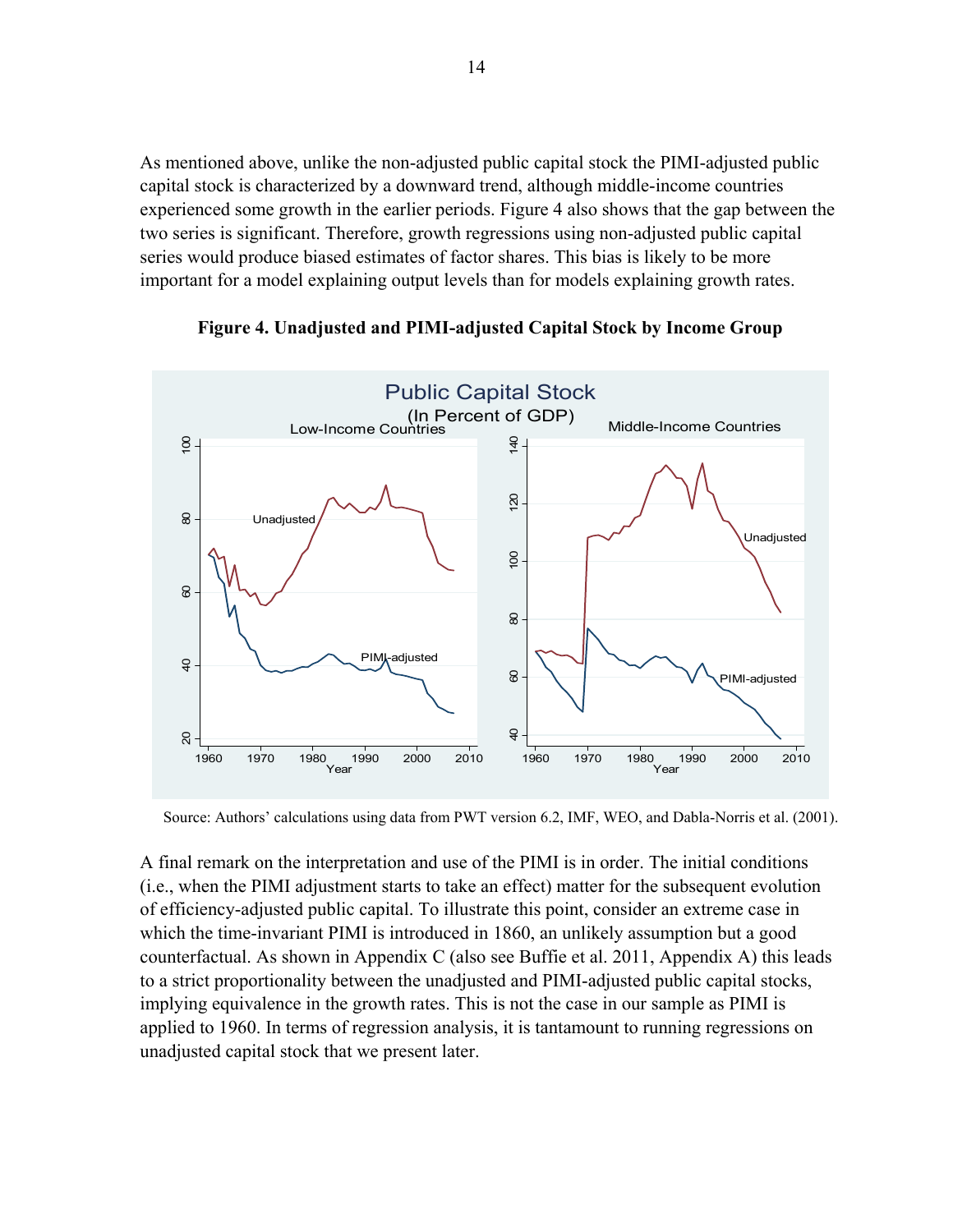#### **IV. PUBLIC CAPITAL AND GROWTH: PANEL REGRESSION ANALYSIS**

#### **A. Estimation Method**

We use the production function approach to estimate the contribution of public capital to growth. The production function is specified as:

(3) 
$$
Y_t = Af(S_t, K_t, G_t) = A_t S_t^{\alpha} K_t^{\beta} G_t^{\gamma},
$$

where  $Y_t$  is the real aggregate level of output (GDP) at period  $t$ ,  $K_t$  is the aggregate private capital stock,  $G_t$  is the aggregate public capital stock, and  $S_t$  is skill-adjusted aggregate labor supply. This represents an additional deviation of our analysis from existing work: rather than using raw labor, we construct and use skill-adjusted labor incorporating data on average years on education. Following the literature on returns to education  $S_t$  is computed according to  $S_{it} = L_{it} * e^{\varphi(h)}$ , where  $L_{it}$  is raw labor and *h* is the average years of schooling in the population aged 15 years and older.  $\varphi$ (h) is a stepwise linear function adjusting the average years of schooling by estimates for returns on education. Assuming Cobb-Douglas production function technology, *A,*  $\alpha$ *,*  $\beta$  and  $\gamma$  are parameters satisfying  $A > 0$ , and  $\alpha$ ,  $\beta$ ,  $\gamma \in$  $(0, 1)$ .<sup>9</sup>

We begin our empirical analysis by specifying the aggregate input-output production relationship:

$$
(4) \tY_{it} = A_0 S_{it}^{\alpha} K_{it}^{\beta} G_{it}^{\gamma} e^{\lambda_t + \varepsilon_{it}},
$$

where  $A_0$  denotes the initial (1960) value of the scale factor, *i* is a country identification, and we assume year-specific intercepts  $\lambda_t$  that could reflect common (Hicks-neutral) exogenous technology shocks.

Taking logarithms of both sides gives us:

$$
(5) \qquad lnY_{it} = a_0 + \lambda_t + \alpha lnS_{it} + \beta lnK_{it} + \gamma lnG_{it} + \varepsilon_{it}.
$$

Admitting the possibility of country-specific effects implies that the error term in (5) can be written as  $\varepsilon_{it} = \eta_i + v_{it}$ , where  $\eta_i$  captures time-invariant fixed factors in country *i* and  $v_{it}$ captures the omitted factors. Traditional approach to estimation is to difference this equation

<sup>&</sup>lt;sup>9</sup> In the robustness analysis, we also consider the more flexible CES aggregate production function specification.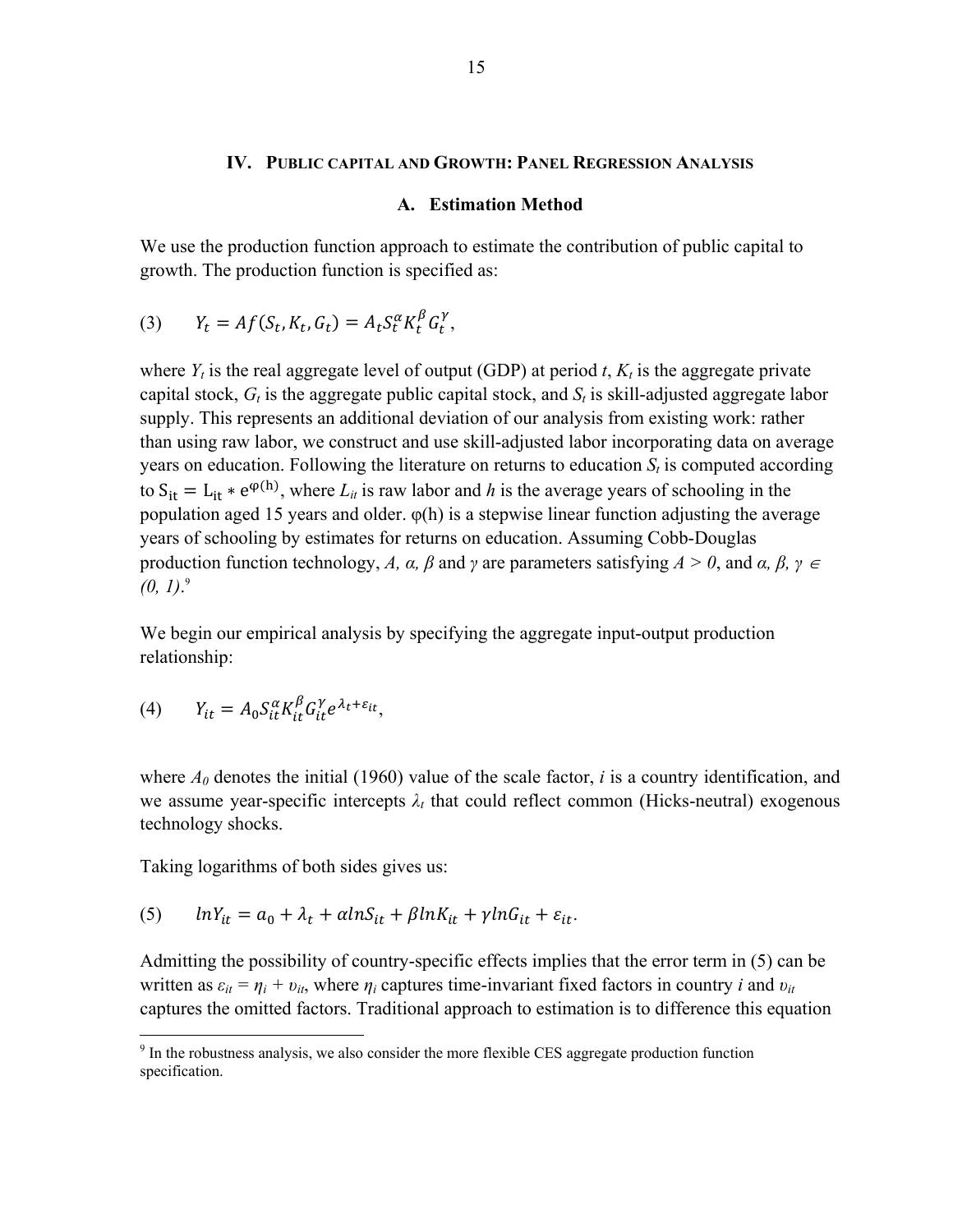to yield 5-year average growth rates in the respective variables. This would eliminate fixed effects, thus controlling for any country-specific but time-invariant characteristic (such as colonial legacies, legal origins, ethnic fragmentation, etc.) that could affect both the capital stocks and per capita income growth. The reasons for using 5-year, rather than annual frequency data are twofold: first, it mitigates business-cycle effects and second, it allows us to capture investment in human capital by using Barro and Lee (2010) data, which are available as five-year averages.

While it is straightforward to estimate (5) using a panel estimation that incorporates country fixed effects (to purge individual growth effects) as well as time effects, concerns regarding simultaneity still remain. Many authors argue that public capital itself is an endogenous variable due to feedback from income-savings decision on capital accumulation.<sup>10</sup>

A traditional approach to deal with this problem would be to use lagged levels to instrument for differences. However, if the underlying series are close to a unit root (which is usually the case with macro-variables such as public capital), past levels contain little or no information about future changes and are thus weak instruments. To address this issue we chose to use a system Generalized Method of Moments (GMM) (Blundell and Bond, 1998) estimator.<sup>11</sup> In addition, in the GMM estimation strategy, we allow for an AR(1) component in the idiosyncratic shock  $v_{it}$ , of the form  $v_{it} = \rho v_{it-1} + \epsilon_{it}$  that Blundell and Bond (2000) have found important in obtaining valid instruments. This leads to a dynamic (common factor) representation of equation  $(3)$  of the form:<sup>12</sup>

(6)  $lnY_{it} = \rho lnY_{it-1} + \alpha lnS_{it} - \rho \alpha lnS_{it-1} + \beta lnK_{it} - \rho \beta lnK_{it-1} + \gamma lnG_{it}$  $\rho \gamma \ln G_{it-1} + (1 - \rho) a_0 + (1 - \rho) \eta_i + (\lambda_t - \rho \lambda_{t-1}) + \epsilon_{it}.$ 

 $\overline{a}$ 

 $10$  The first-difference specification further magnifies this problem; even if independent variables are predetermined, in the first-differenced equation their time *t* values are likely to be correlated with the lagged error term, *υit-1*. More generally, the capital accumulation equation used to construct the capital stock series (see the data appendix for details) implies that  $K_{it}$  will depend on such lagged error terms. Therefore, instrumental variables are needed to correct for endogeneity.

 $11$  This approach permits us to transform the instruments to make them orthogonal to the fixed effects.

 $12$  This dynamic representation implies three non-linear (common factor) restrictions on the unrestricted parameters that generally hold in the baseline regressions. To save space the lagged terms are compressed in the presentation of the estimation results. This form incorporates the traditional dynamic panel endogeneity bias that we address with system GMM internal instruments. We assume that all factors of production  $(K_{i_t}, G_{i_t}, S_{i_t})$ are potentially contemporaneously correlated with the country specific effects (*ηi*) as well as idiosyncratic shocks  $(\epsilon_{it})$ .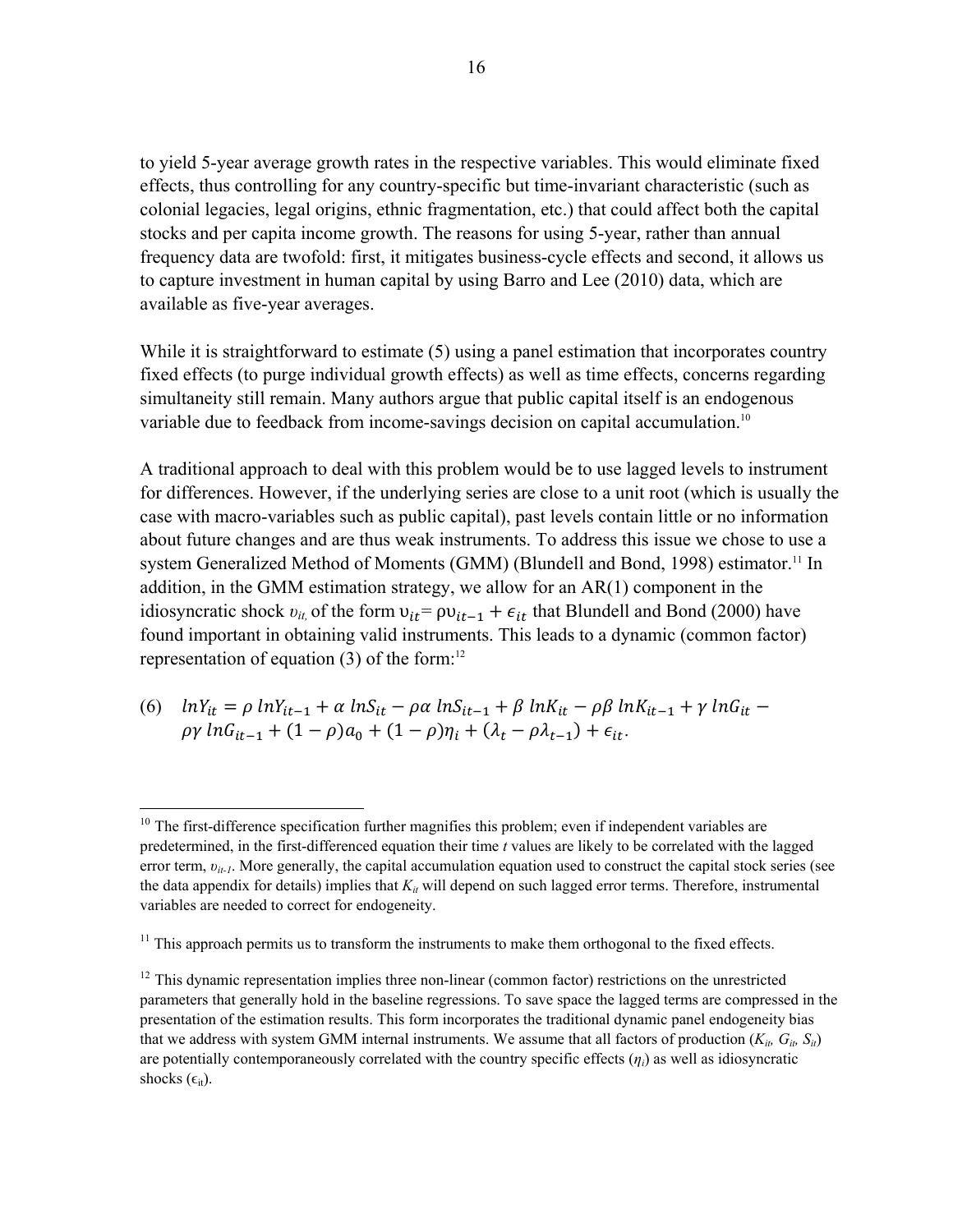#### **B. Results**

Our empirical analysis is organized in two parts: First, we present baseline results that include estimation of the contribution of the overall PIMI-adjusted public capital stock to growth, and also the contribution of different stages of the public investment process to the efficiency of capital and growth. Second, we present numerous robustness tests for alternative specifications, econometric approaches and samples. The sample size is reduced to 52 because of missing observations for some countries.

#### **C. Baseline Results**

#### *Contribution of adjusted public capital*

Tables 5 and 6 present results using fixed-effects and system GMM, respectively. Specifically, columns 1–3 of Table 5 report fixed-effects coefficients for our entire sample (ALL), middle-income countries (MICs) and low-income countries (LICs), respectively, using the unadjusted public capital stock series. Columns 4–6 report fixed-effects estimates with adjusted public capital stock.

|                                        |            | <b>Static Fixed Effects - No PIMI</b> |            | <b>Static Fixed Effect - PIMI</b> |            |           |  |
|----------------------------------------|------------|---------------------------------------|------------|-----------------------------------|------------|-----------|--|
|                                        | <b>ALL</b> | <b>MIC</b>                            | LIC        | <b>ALL</b>                        | <b>MIC</b> | LIC       |  |
|                                        | (1)        | (2)                                   | (3)        | (4)                               | (5)        | (6)       |  |
| <b>Estimated Factor Shares</b>         |            |                                       |            |                                   |            |           |  |
| Skilled Labor                          | $0.522***$ | $0.393**$                             | $0.602**$  | $0.523***$                        | $0.399**$  | $0.610**$ |  |
|                                        | (0.18)     | (0.17)                                | (0.29)     | (0.19)                            | (0.17)     | (0.29)    |  |
| Private Capital                        | $0.245***$ | $0.248**$                             | $0.221**$  | $0.265***$                        | $0.258***$ | $0.253**$ |  |
|                                        | (0.08)     | (0.10)                                | (0.10)     | (0.07)                            | (0.08)     | (0.10)    |  |
| <b>Public Capital</b>                  | $0.189***$ | $0.197*$                              | $0.193***$ | $\cdots$                          | $\cdots$   | $\cdots$  |  |
|                                        | (0.07)     | (0.11)                                | (0.06)     |                                   |            |           |  |
| PIMI-adjusted Public Capital           |            | $\cdots$                              |            | $0.197***$                        | $0.226**$  | $0.187**$ |  |
|                                        |            |                                       |            | (0.07)                            | (0.10)     | (0.08)    |  |
| <b>Implied Marginal Productivities</b> |            |                                       |            |                                   |            |           |  |
| Private Capital                        | 0.42       | 0.22                                  | 0.52       | 0.45                              | 0.23       | 0.60      |  |
| <b>Public Capital</b>                  | 0.42       | 0.36                                  | 0.50       | $\cdots$                          | $\cdots$   | $\cdots$  |  |
| PIMI-adjusted Public Capital           | $\cdots$   | $\cdots$                              | $\cdots$   | 0.88                              | 0.71       | 1.04      |  |
| R-squared                              | 0.25       | 0.32                                  | 0.25       | 0.25                              | 0.32       | 0.25      |  |
| Adjusted R-squared                     | 0.23       | 0.27                                  | 0.21       | 0.23                              | 0.28       | 0.21      |  |
| <b>Observations</b>                    | 414        | 186                                   | 228        | 414                               | 186        | 228       |  |
| Countries                              | 52         | 24                                    | 28         | 52                                | 24         | 28        |  |

#### **Table 5. Static Fixed Effects Regressions with PIMI-adjusted Public Capital**

Note: Dependent variable is the log-difference of real GDP in international dollars. Standard errors in parentheses: [\*] p<0.15, \* p<0.15, \*\* p<0.05, \*\*\* p<0.01. **All** is our entire sample of 52 countries, **MIC** is the subsample of 24 middle-income countries, and **LIC** is the subsample of 28 low-income countries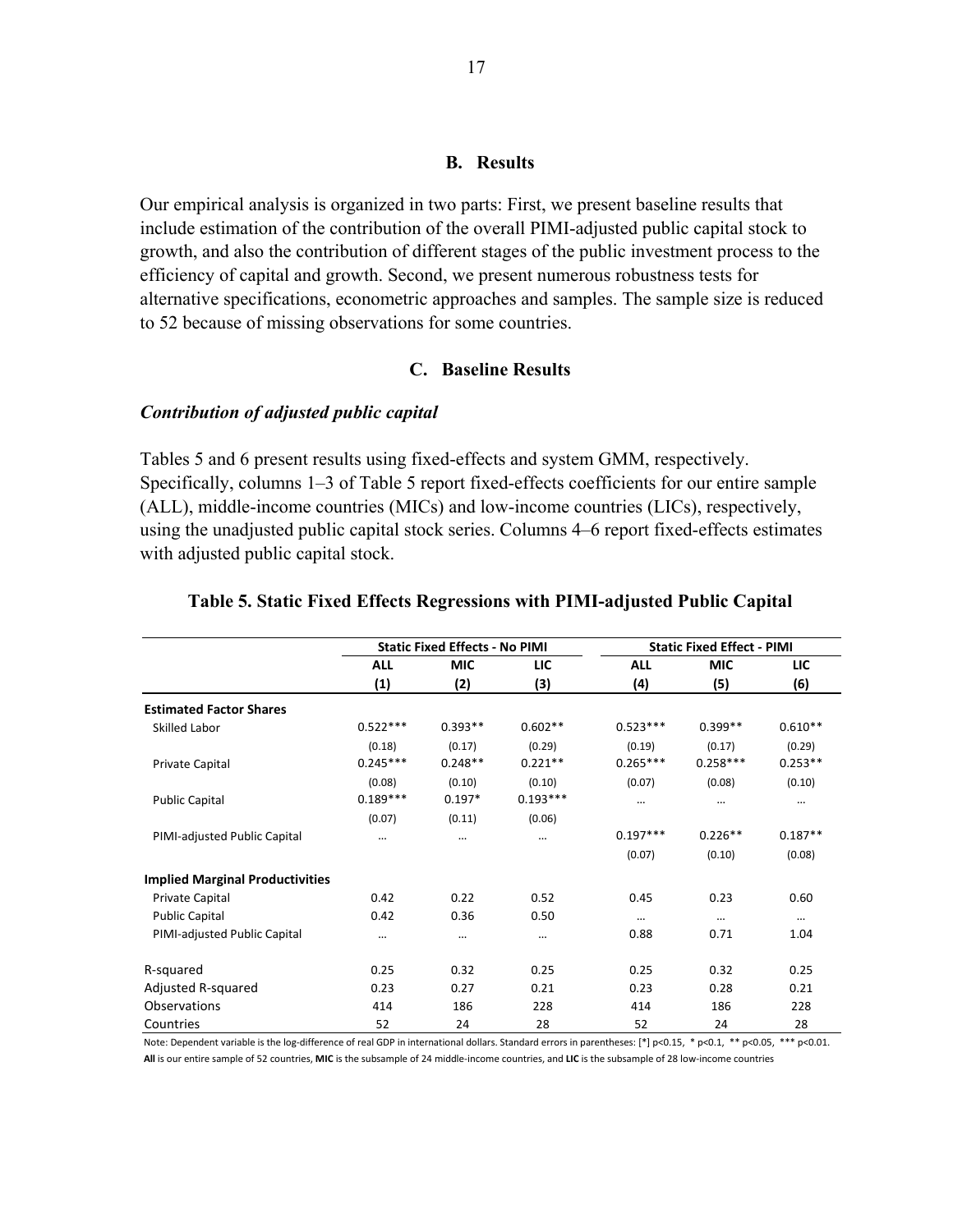|                                        |            | <b>Dynamic GMM - No PIMI</b> |            |            | <b>Dynamic GMM - PIMI</b> |            |
|----------------------------------------|------------|------------------------------|------------|------------|---------------------------|------------|
|                                        | <b>ALL</b> | <b>MIC</b>                   | LIC        | <b>ALL</b> | <b>MIC</b>                | LIC        |
|                                        | (1)        | (2)                          | (3)        | (4)        | (5)                       | (6)        |
| <b>Estimated Factor Shares</b>         |            |                              |            |            |                           |            |
| Skilled Labor                          | $0.390**$  | $0.265*$                     | $0.583***$ | $0.336*$   | $0.249*$                  | $0.637***$ |
|                                        | (0.18)     | (0.14)                       | (0.22)     | (0.19)     | (0.15)                    | (0.23)     |
| Private Capital                        | $0.231**$  | $0.286***$                   | $0.231**$  | $0.297***$ | $0.314***$                | $0.300***$ |
|                                        | (0.09)     | (0.10)                       | (0.09)     | (0.09)     | (0.10)                    | (0.09)     |
| <b>Public Capital</b>                  | $0.233***$ | $0.167**$                    | $0.253***$ |            |                           |            |
|                                        | (0.07)     | (0.08)                       | (0.09)     |            |                           |            |
| PIMI-adjusted Public Capital           |            |                              | $\cdots$   | $0.154*$   | $0.162**$                 | $0.143*$   |
|                                        |            |                              |            | (0.08)     | (0.07)                    | (0.09)     |
| <b>Implied Marginal Productivities</b> |            |                              |            |            |                           |            |
| Private Capital                        | 0.40       | 0.26                         | 0.55       | 0.51       | 0.28                      | 0.71       |
| <b>Public Capital</b>                  | 0.52       | 0.30                         | 0.65       | $\cdots$   |                           | $\cdots$   |
| PIMI-adjusted Public Capital           |            |                              |            | 0.69       | 0.51                      | 0.80       |
| Hansen J-test                          | [1.00]     | [1.00]                       | [1.00]     | [1.00]     | [1.00]                    | $[1.00]$   |
| $AR(2)$ test                           | [0.71]     | [0.51]                       | [0.77]     | [0.60]     | [0.50]                    | [0.86]     |
| Common factors                         | [0.13]     | [0.04]                       | [0.64]     | [0.14]     | [0.09]                    | [0.75]     |
| Observations                           | 414        | 186                          | 228        | 414        | 186                       | 228        |
| Countries                              | 52         | 24                           | 28         | 52         | 24                        | 28         |

#### **Table 6. Dynamic System GMM Regressions with PIMI-adjusted Public Capital**

Note: Dependent variable is the log-difference of real GDP in international dollars. Standard errors in parentheses: [\*] p<0.15, \* p<0.15, \*\* p<0.05, \*\*\* p<0.05, \*\*\* p<0.01. **All** is our entire sample of 52 countries, **MIC** is the subsample of 24 middle-income countries, and **LIC** is the subsample of 28 low-income countries

Comparing the fixed-effects models' results using "unadjusted" public capital stocks with efficiency-adjusted capital shows that coefficient estimates for private and efficiencyadjusted public capital increase somewhat (except in the LIC subsample, where the coefficient of efficiency-adjusted public capital decreases slightly). Perhaps more importantly, this comparison shows that using raw public capital leads to underestimating the contribution of private capital inputs.

Under the panel fixed-effects specification with PIMI-adjusted capital, all coefficient estimates are significant at least at the 5 percent level. The unconstrained factor share estimates for the entire sample of counties (ALL; column 4) are 52.3 percent for skilled labor, 26.5 percent for private capital and 19.7 percent of for public capital. This contribution of public capital is consistent with the finding by Bom and Litghart (2010). Our estimate is higher than the unconditional average they report (15 percent), but this could result from the inclusion of a measure of education in our production function.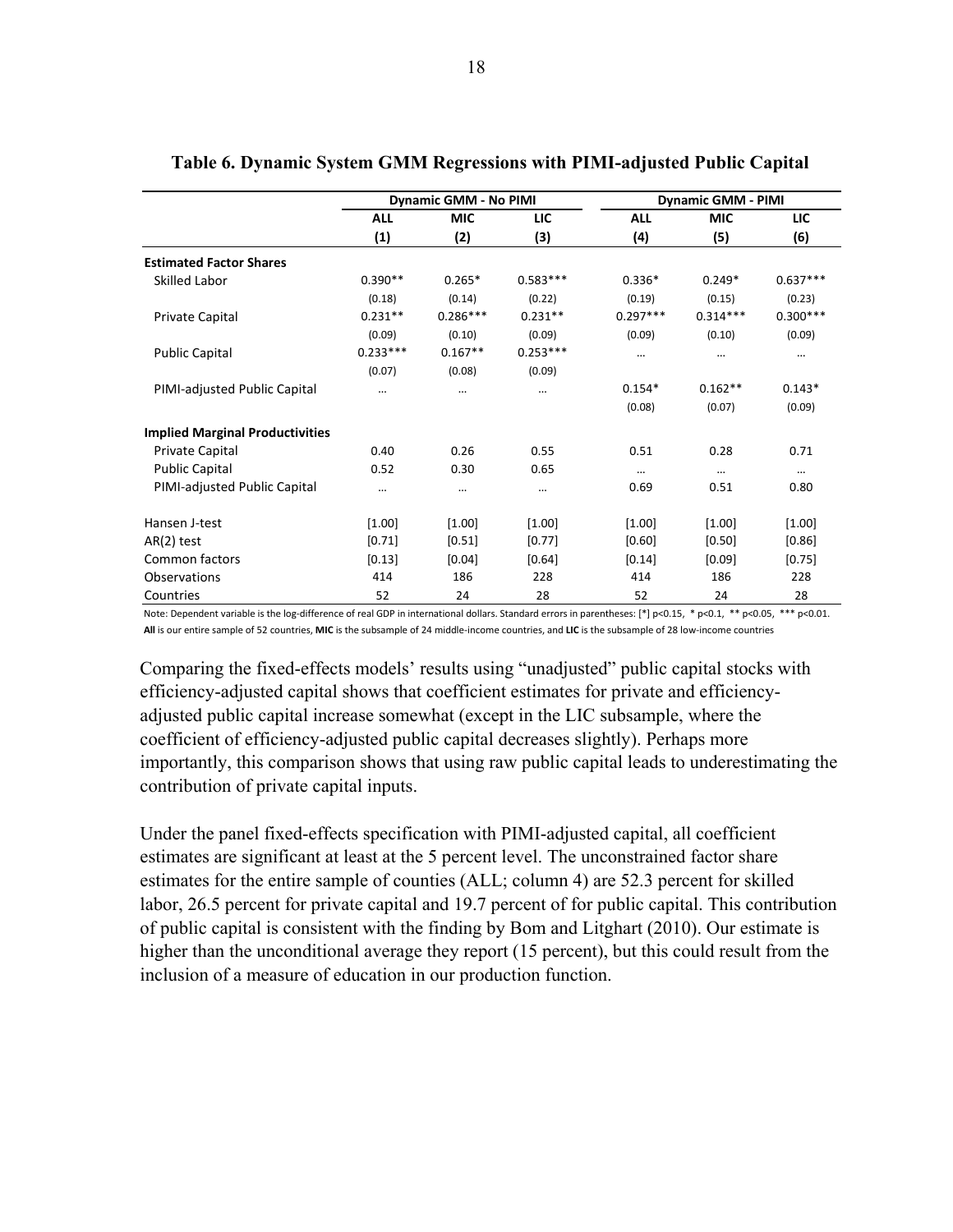Although the fixed-effect results may provide a comparison with many existing studies, our preferred specification is dynamic system-GMM that corrects for endogeneity (Table 6).<sup>13</sup> The coefficient estimates for adjusted public capital are now notably smaller in magnitude compared to those for unadjusted public capital, dropping from 0.23 to 0.15 for the entire sample. This is driven by LICs where factor share of public capital falls from 0.25 to 0.14, while for MICs estimated coefficients are almost the same. All coefficient estimates retain their significance at least at 10 percent significance level.

Interestingly, coefficient estimates for private capital show a corresponding increase in all samples that is much larger in magnitude than in case of fixed effects. For example, for ALL and LIC samples the estimated coefficients increase from 0.23 to 0.3, while for the MIC sample there is a more modest increase from 0.29 to 0.31. Table 6 (columns 4-6) also shows that there is an almost twofold difference between adjusted public and private capital in all three samples (around 15 percent for public capital and 30 percent for private capital).

Tables 5 and 6 present calculations of respective marginal product of factors defined as *MPX*   $=a(Y/X)$ , where *a* is the income factor share, *Y* is GDP and *X* $\in$ (*S, K, G*). For public capital *MPG* = *β(GDP/GPIMI)*. Focusing on *MPG* under the fixed effect model (Table 5) it is shownthat for the entire sample there is large jump from 0.42 to 0.88 after correcting the capital series for public investment inefficiencies. This is not unexpected given that the modified *Y/G* ratio in the *MPG* equation increases substantially and especially for LICs. Under the dynamic GMM model this jump is smaller but still quite significant from 0.52 to 0.69. These results highlight that although the income share of public capital is low (only 14 percent for LICs), the MPG is high given downward corrections in the public capital series to capture inefficiencies.

Overall, this result suggests that ignoring public investment inefficiencies leads to an underestimation of marginal productivities of both private and public capital, which can have important policy implications. Furthermore, the marginal productivity of public capital is only slightly larger than that of private capital when public investment inefficiencies are ignored. However, once public investment inefficiencies are corrected for, the absolute gap between the productivities of public and private capital widens.<sup>14</sup> It is also noteworthy that the regressions with

1

 $<sup>13</sup>$  Table 6 also reports p-values from joint tests of the common factor restrictions implied by our dynamic equation (6).</sup> The common factors are marginally rejected at 10 percent only for the MICs subsample, however, closer inspection revealed that this is related to somewhat underestimated factor share of skilled labor (in PWT labor is based on workingage population and might not properly capture variations in hours worked). Imposing constant returns to scale would increase the labor share and yield a p-value of 0.42, thus supporting the validity of restrictions.

 $<sup>14</sup>$  A cautionary remark is in place here. Our estimation of marginal products is based on how the PIMI adjustment affects</sup> the *physical* marginal product of capital and not the *financial* (price-adjusted) marginal product of capital as in Caselli and Feyrer (2007).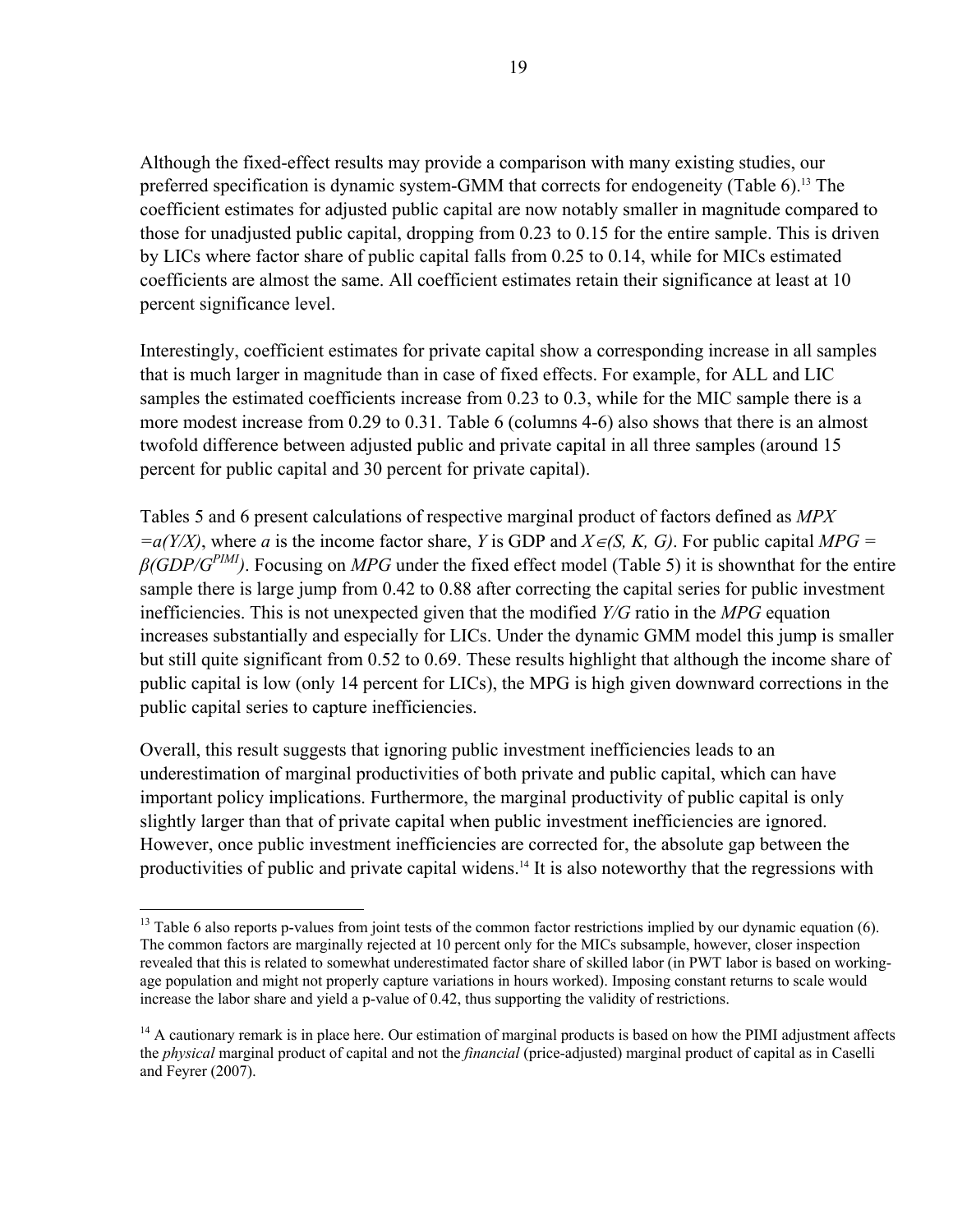efficiency adjusted public capital seem to better explain the variation in output. Although standard goodness of fit measures are not readily available for GMM, regressions with PIMIadjusted public capital show lower error variance and more than 11 percent reduction in the mean-squared-errors of predicted output levels.

#### *Contribution of investment processes*

 $\overline{a}$ 

Next we investigate the effects of productivity of capital as reflected by the four different stages of the public investment process, project "Appraisal" (indicating strategic guidance, transparency and independent review of appraisal), "Selection" (assessing the existence of multi-year forecasts and their linkage to annual budgetary policies), "Implementation" (capturing timely budget execution and efficient procurement, sound internal budgetary monitoring and control that supports financial and program management) and "Evaluation" (assessing ex-post evaluation of completed projects, which in its basic form focuses on the comparison of the project's costs with those established during project design) on growth.

Table 7 presents results from a modified regression specification in which we replace the aggregate PIMI-adjusted public capital with four alternative public capital stock series generated using three out of four PIMI sub-indexes at a time. For example, in column 1 the efficiency adjusted public capital omits the "Appraisal" stage, so that PIMI is calculated as a weighted average over three other stages. If the appraisal stage would be relatively more important compared to other stages, then omitting a productive stage should lead to lower marginal productivity (and possibly lower estimated factor share). Columns 2–4 follow the same approach for the other three stages of the public investment process.

The results show considerable variation across country groups, indicating that policy recommendations should be tailored to country circumstances. For LICs, exclusion of implementation and selection stages leads to lower implied marginal productivities as well as insignificant estimates of factor shares. This suggests that implementation and selection are relatively more important public investment management stages in LICs. In MICs, marginal productivities and estimated factor shares drop once appraisal and evaluation stages are omitted from overall PIMI, implying that these stages of the public investment process carry disproportionately higher weight in explaining the effect of efficiency-adjusted public capital on growth. The results for the entire sample are necessarily mixed though implementation stands out as the stage with higher relative productivity.<sup>15</sup>

<sup>&</sup>lt;sup>15</sup> See Appendix D for an alternative approach to incorporating stages of public investment process in the analysis that, however, deliver similar conclusions.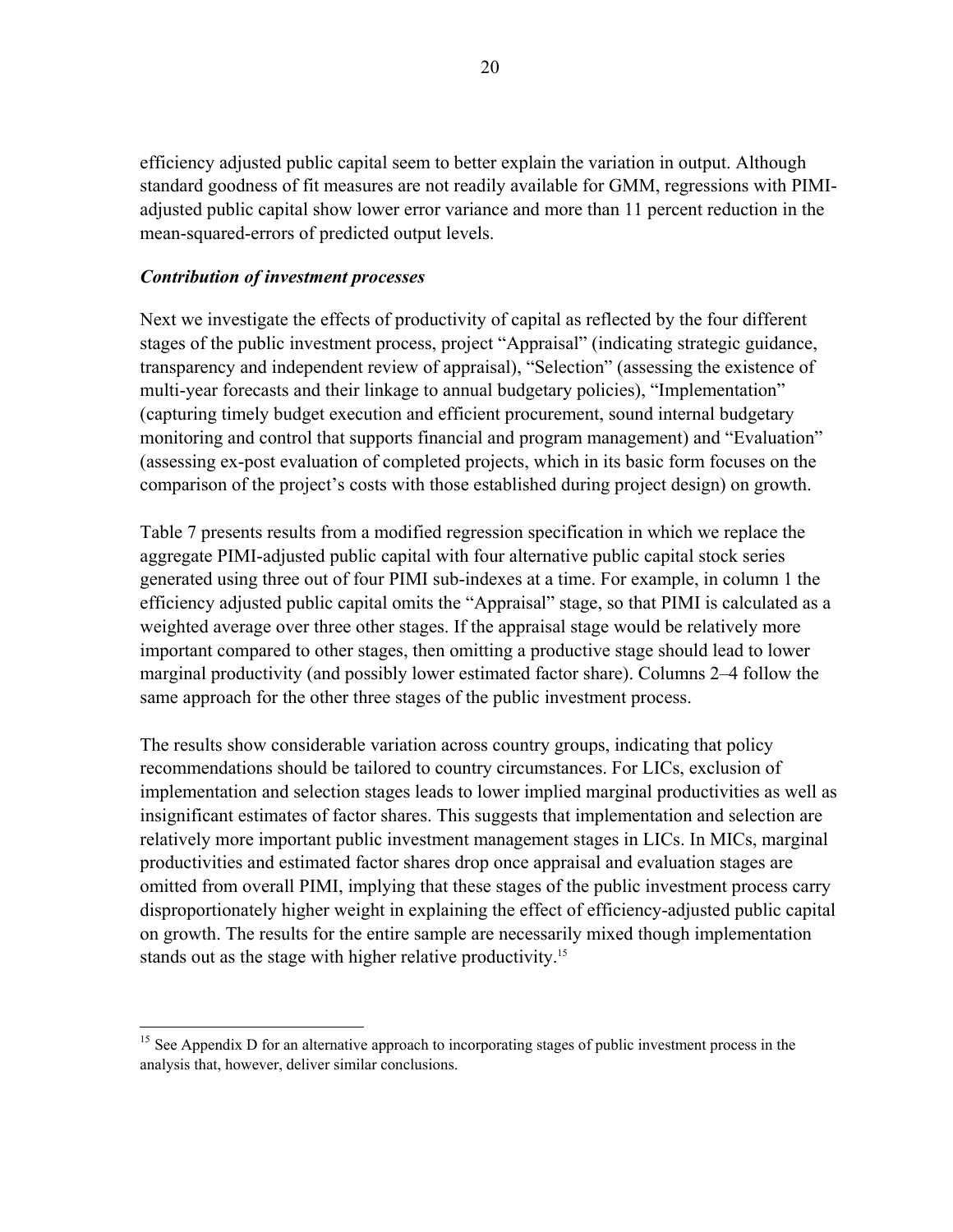| <b>Dynamic GMM: ALL</b>                |            |            |               | <b>Dynamic GMM: MIC</b> |            |             | <b>Dynamic GMM: LIC</b> |            |             |            |               |            |
|----------------------------------------|------------|------------|---------------|-------------------------|------------|-------------|-------------------------|------------|-------------|------------|---------------|------------|
| <b>Omitted category:</b>               | Appraisal  | Selection  | mplementation | Evaluation              | Appraisal  | Selection   | mplementatior           | Evaluation | Appraisal   | Selection  | mplementatior | Evaluation |
|                                        | (1)        | (2)        | (3)           | (4)                     | (1)        | (2)         | (3)                     | (4)        | (1)         | (2)        | (3)           | (4)        |
| <b>Estimated Factor Shares</b>         |            |            |               |                         |            |             |                         |            |             |            |               |            |
| Skilled Labor                          | $0.327*$   | $0.322*$   | $0.360*$      | $0.348*$                | $0.260*$   | $0.234[$ *] | $0.242*$                | $0.265*$   | $0.649***$  | $0.637***$ | $0.647***$    | $0.620***$ |
|                                        | (0.19)     | (0.19)     | (0.19)        | (0.19)                  | (0.15)     | (0.15)      | (0.14)                  | (0.16)     | (0.23)      | (0.23)     | (0.23)        | (0.22)     |
| Private Capital                        | $0.290***$ | $0.297***$ | $0.307***$    | $0.299***$              | $0.320***$ | $0.329***$  | $0.296***$              | $0.314***$ | $0.294***$  | $0.302***$ | $0.312***$    | $0.303***$ |
|                                        | (0.09)     | (0.09)     | (0.09)        | (0.09)                  | (0.10)     | (0.09)      | (0.09)                  | (0.10)     | (0.10)      | (0.10)     | (0.09)        | (0.09)     |
| PIMI-adjusted Public Capital           | $0.154*$   | $0.157*$   | $0.143*$      | $0.158*$                | $0.155**$  | $0.166***$  | $0.183***$              | $0.155**$  | $0.149[$ *] | 0.133      | 0.122         | $0.152*$   |
|                                        | (0.08)     | (0.08)     | (0.09)        | (0.08)                  | (0.07)     | (0.06)      | (0.06)                  | (0.07)     | (0.10)      | (0.09)     | (0.09)        | (0.08)     |
| <b>Implied Marginal Productivities</b> |            |            |               |                         |            |             |                         |            |             |            |               |            |
| Private Capital                        | 0.496      | 0.508      | 0.525         | 0.512                   | 0.290      | 0.298       | 0.268                   | 0.284      | 0.696       | 0.715      | 0.739         | 0.718      |
| PIMI-adjusted Public Capital           | 0.680      | 0.753      | 0.665         | 0.674                   | 0.474      | 0.551       | 0.591                   | 0.467      | 0.822       | 0.798      | 0.709         | 0.803      |
| Hansen J-test                          | $[1.00]$   | $[1.00]$   | $[1.00]$      | $[1.00]$                | $[1.00]$   | $[1.00]$    | $[1.00]$                | $[1.00]$   | $[1.00]$    | $[1.00]$   | $[1.00]$      | $[1.00]$   |
| $AR(2)$ test                           | [0.61]     | $[0.59]$   | $[0.59]$      | $[0.61]$                | [0.50]     | [0.50]      | $[0.51]$                | $[0.49]$   | $[0.84]$    | [0.88]     | [0.88]        | $[0.85]$   |
| Common factors                         | [0.10]     | $[0.14]$   | $[0.20]$      | $[0.14]$                | [0.08]     | $[0.13]$    | [0.09]                  | [0.07]     | $[0.55]$    | [0.83]     | [0.88]        | [0.78]     |
| Observations                           | 414        | 414        | 414           | 414                     | 186        | 186         | 186                     | 186        | 228         | 228        | 228           | 228        |
| Countries                              | 52         | 52         | 52            | 52                      | 24         | 24          | 24                      | 24         | 28          | 28         | 28            | 28         |

# **Table 7. Regressions for Public Investment Stage**

Note: Dependent variable is the log-difference of real GDP in international dollars. Standard errors in parentheses: [\*] p<0.15, \* p<0.1, \*\* p<0.05, \*\*\* p<0.01.

**All** is our entire sample of 52 countries, **MIC** is the subsample of 24 middle-income countries, and **LIC** is the subsample of 28 low-income countries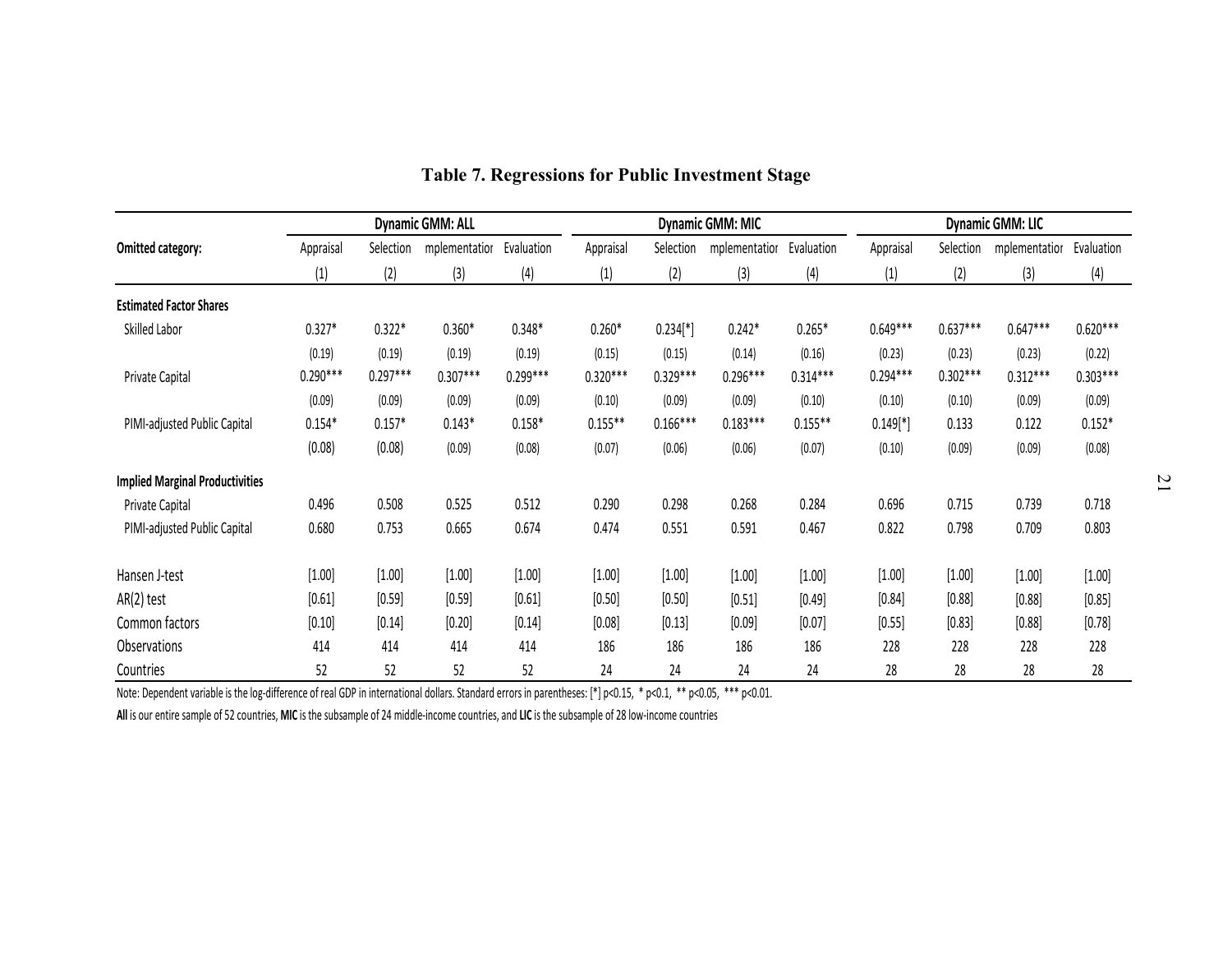#### *Robustness checks*

 $\overline{a}$ 

Here we subject our baseline results to a number of robustness tests as reported in Table 8.



public investment in a country. Coefficient estimates on adjusted public capital based on such "time-varying" PIMI increase slightly to 0.17, indicating robustness of baseline results. 17

*Alternative weights for the investment process.* Next we "scanned" for alternative weights for the four investment processes in search of "optimal" fit of our regressions. Alternative weights were obtained from a two-step production function estimation procedure, where in the first step the PIMI-adjusted public capital was regressed on four public capital components, pertinent to each of the four investment stages. The estimated coefficients provided the following new weights: 0.215 for appraisal; 0.311 for selection; 0.334 for implementation and 0.140 for evaluation. Reweighing our overall PIMI using the resulting alternative weights and accumulating new aggregate public capital stock obtains results very similar to those in our baseline regressions in terms of both estimated factor shares as well as observed "fit" of the regressions.<sup>18</sup>

<sup>&</sup>lt;sup>16</sup> ICRG dataset is compiled by the PRS (Political Risk Services) http://www.prsgroup.com/PRS.aspx.

<sup>&</sup>lt;sup>17</sup> ICRG indices are available from 1985 onwards; we therefore fix PIMI for 1960-1985 period at its 1985 value. In Table 8, the regression with time-varying PIMI imposes constant returns to scale. Without this restriction, the coefficient on public capital is higher and that on labor lower.

<sup>&</sup>lt;sup>18</sup> We also tested two alternative methodologies for scanning PIMI weights. First, we derived the first principal component (eigenvector) from the four PIMI stages; however, this procedure gave close to uniform weights consistent with the original PIMI. Secondly, and following Baldacci et al. (2011) we computed z-scores for each stage though using the cross-sectional variation only. This method yielded higher weights for evaluation and appraisal. Accumulating new aggregate capital stock and using it in the regressions yielded qualitatively similar results as in the baseline without any improvement in fit.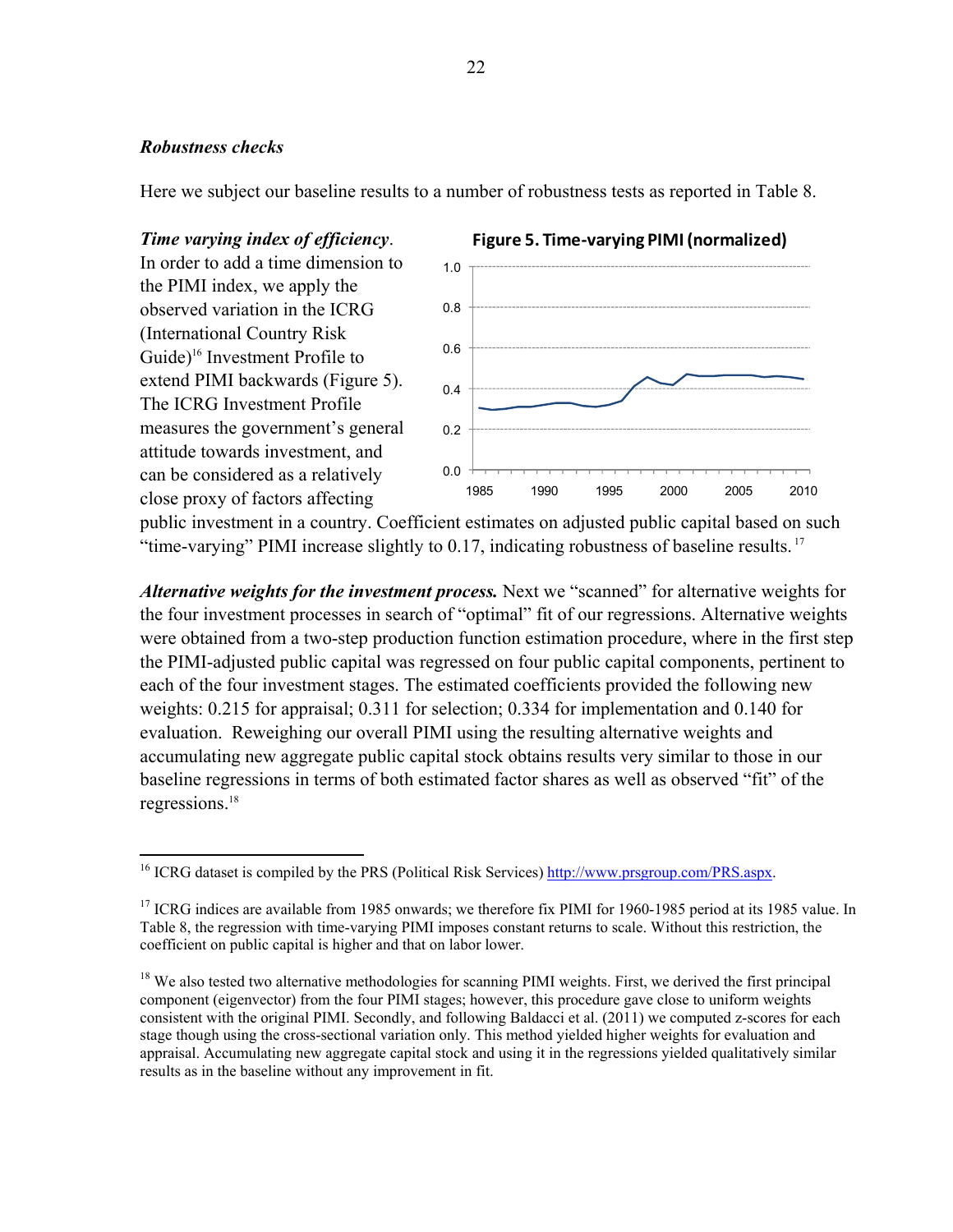| <b>Parameters</b>                          | <b>Estimate</b> | Std. Err. | z       | P > z            | [95% Conf. Interval] |       |
|--------------------------------------------|-----------------|-----------|---------|------------------|----------------------|-------|
|                                            |                 |           |         |                  |                      |       |
| <b>Time varying PIMI</b>                   |                 |           |         | 328 observations |                      |       |
| α                                          | 0.425           | 0.075     | 5.67    | 0.000            | 0.278                | 0.572 |
| $\beta$                                    | 0.401           | 0.080     | 5.03    | 0.000            | 0.245                | 0.557 |
| $\gamma$                                   | 0.174           | 0.071     | 2.44    | 0.015            | 0.034                | 0.313 |
| <b>Re-weighted PIMI</b>                    |                 |           |         | 414 observations |                      |       |
| $\alpha$                                   | 0.337           | 0.191     | 1.77    | 0.077            | $-0.037$             | 0.711 |
| $\beta$                                    | 0.294           | 0.090     | 3.25    | 0.001            | 0.117                | 0.471 |
| $\gamma$                                   | 0.158           | 0.082     | 1.92    | 0.055            | $-0.003$             | 0.319 |
| <b>Constant Elasticity of Substitution</b> |                 |           |         | 414 observations |                      |       |
| $\alpha$                                   | 0.371           | 0.156     | 2.38    | 0.017            | 0.066                | 0.676 |
| $\delta$                                   | 0.408           | 0.226     | 1.80    | 0.071            | $-0.035$             | 0.851 |
| $\mathbf{v}$                               | 0.783           | 0.204     | 3.83    | 0.000            | 0.382                | 1.184 |
| $\rho$                                     | $-0.839$        | 0.756     | $-1.11$ | 0.267            | $-2.322$             | 0.643 |
| <b>Constant Returns to All Inputs</b>      |                 |           |         | 414 observations |                      |       |
| $\alpha$                                   | 0.475           | 0.091     | 5.22    | 0.000            | 0.297                | 0.653 |
| $\beta$                                    | 0.356           | 0.098     | 3.65    | 0.000            | 0.165                | 0.547 |
|                                            | 0.170           | 0.087     | 1.95    | 0.051            | $-0.001$             | 0.34  |
| $\gamma$                                   |                 |           |         |                  |                      |       |
| Labor and human capital                    |                 |           |         | 414 observations |                      |       |
| $\alpha_1$                                 | 0.214           | 0.200     | 1.07    | 0.285            | $-0.178$             | 0.605 |
| $\alpha_2$                                 | 0.354           | 0.148     | 2.39    | 0.017            | 0.064                | 0.644 |
| $\beta$                                    | 0.334           | 0.086     | 3.87    | 0.000            | 0.165                | 0.503 |
| $\gamma$                                   | 0.142           | 0.073     | 1.95    | 0.051            | $-0.001$             | 0.284 |
| Sample starting from 1980                  |                 |           |         | 290 observations |                      |       |
|                                            | $\alpha$ 0.306  | 0.176     |         | 1.74 0.083       | $-0.040$             | 0.651 |
|                                            |                 |           |         |                  | 0.105                |       |
| β                                          | 0.284           | 0.091     | 3.12    | 0.002            |                      | 0.462 |
| $\gamma$                                   | 0.176           | 0.087     | 2.03    | 0.042            | 0.006                | 0.346 |
| <b>Full sample without PIMI</b>            |                 |           |         | 973 observations |                      |       |
| $\alpha$                                   | 0.465           | 0.197     | 2.36    | 0.018            | 0.080                | 0.851 |
| $\beta$                                    | 0.305           | 0.081     | 3.76    | 0.000            | 0.146                | 0.463 |
| $\gamma$                                   | 0.167           | 0.075     | 2.22    | 0.026            | 0.020                | 0.315 |

### **Table 8. Results of Robustness Tests**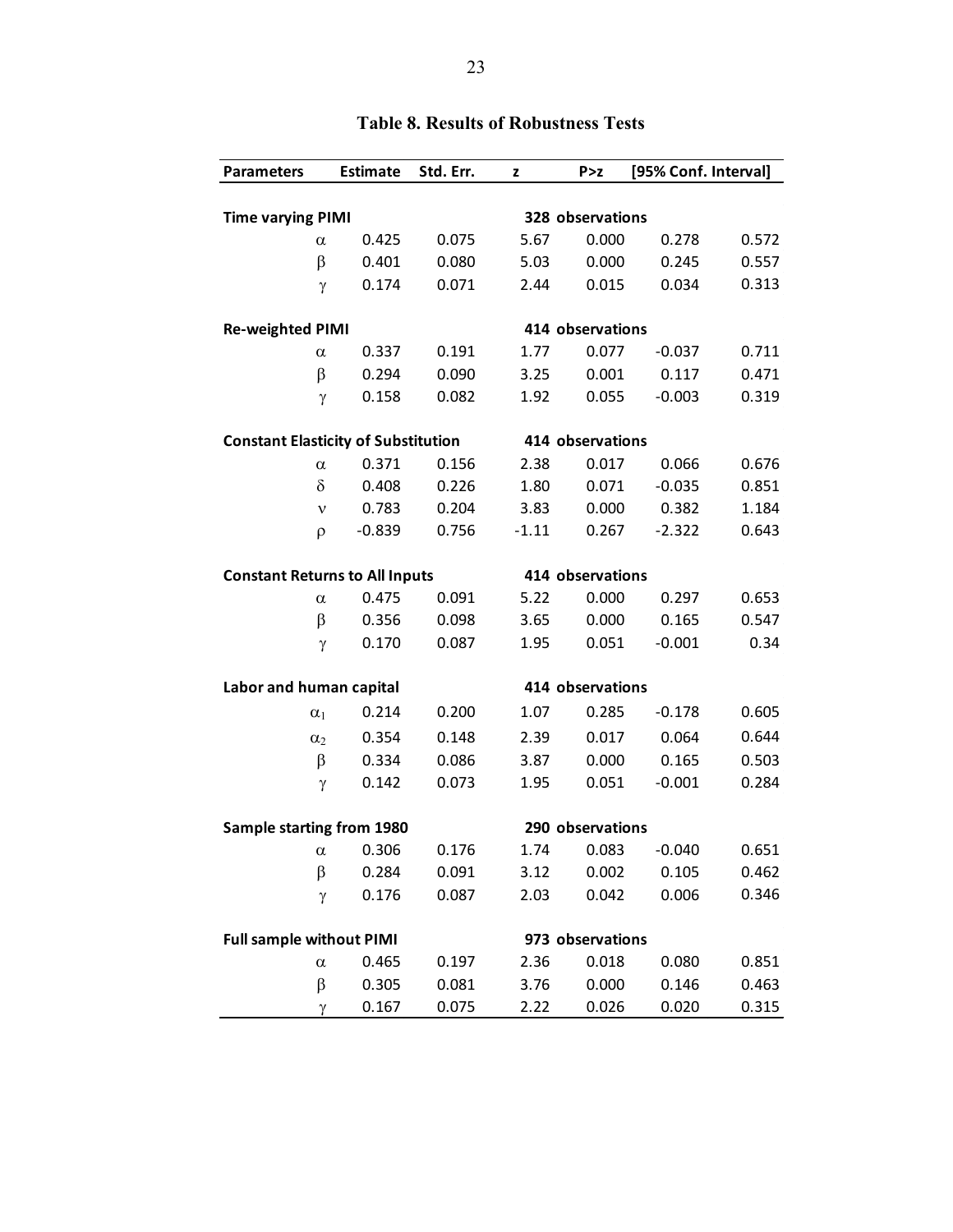*Alternative production technology*. Here, we examine the robustness of our baseline results to alternative production technologies. First, we consider a nested CES production specification that allows different patterns of substitutability or complementarities between public and private capital stocks (see Appendix E for details). In particular, we test for the following functional form:

(7) 
$$
Y_{it} = A_0 (S_{it})^{\alpha} [\delta K_{it}^{-\rho} + (1-\delta) G_{it}^{-\rho}]^{-\frac{(1-\alpha)\ast v}{\rho}} e^{\lambda_t + \varepsilon_{it}}.
$$

The key parameter for the elasticity of substitution in Table 8 has an insignificant coefficient indicating that the Cobb-Douglas production specification used in the baseline analysis is appropriate.

Second, we test for constant returns to scale (CRTS) to all inputs in the production technology. Imposing CRTS delivers a public capital share that is only marginally higher at 17 percent, while the coefficient on skill-adjusted labor increases by more than 40 percent compared to the estimates in Table 6. This is an important result indicating that (i) there is no evidence of bias in the unrestricted coefficient on public capital as estimated in our baseline regressions, (ii) any measurement errors are likely to be confined to labor as PWT is based on working-age population and may not adequately capture the variation in hours worked; and (iii) the standard long-run feature of CRS cannot be rejected. Third, we check for alternative definitions of labor by splitting the quality adjusted labor into raw labor and human capital:

$$
(8) \qquad lnY_{it} = a_0 + \lambda_t + \alpha_1 ln L_{it} + \alpha_2 ln H_{it} + \beta ln K_{it} + \gamma ln G_{it} + \varepsilon_{it}.
$$

The coefficient estimate for raw labor is insignificant with specification being identified via human capital, thus providing support to the quality-adjustment of labor as used in the baseline specifications. This is an important finding in its own right indicating that not appropriately adjusting labor for skill level can seriously bias results in growth accounting.

*Alternative sample sizes.* Finally, we check the robustness of our baseline results to different sample sizes. First, we restricted our sample to a period after 1980 in an effort to eliminate base effects coming from our constructed capital stocks. While coefficients increased slightly, the overall statistical significance remained the same as in our baseline. Second, we include the entire set of 122 developing countries for which we have constructed public (not PIMI-adjusted) and private capital stocks. We find that the unadjusted public capital stock income share at 16.7 percent is significant and somewhat larger than our baseline estimate. Therefore, even without any PIMI adjustment to public capital our result of a positive contribution of public capital to aggregate output remains valid.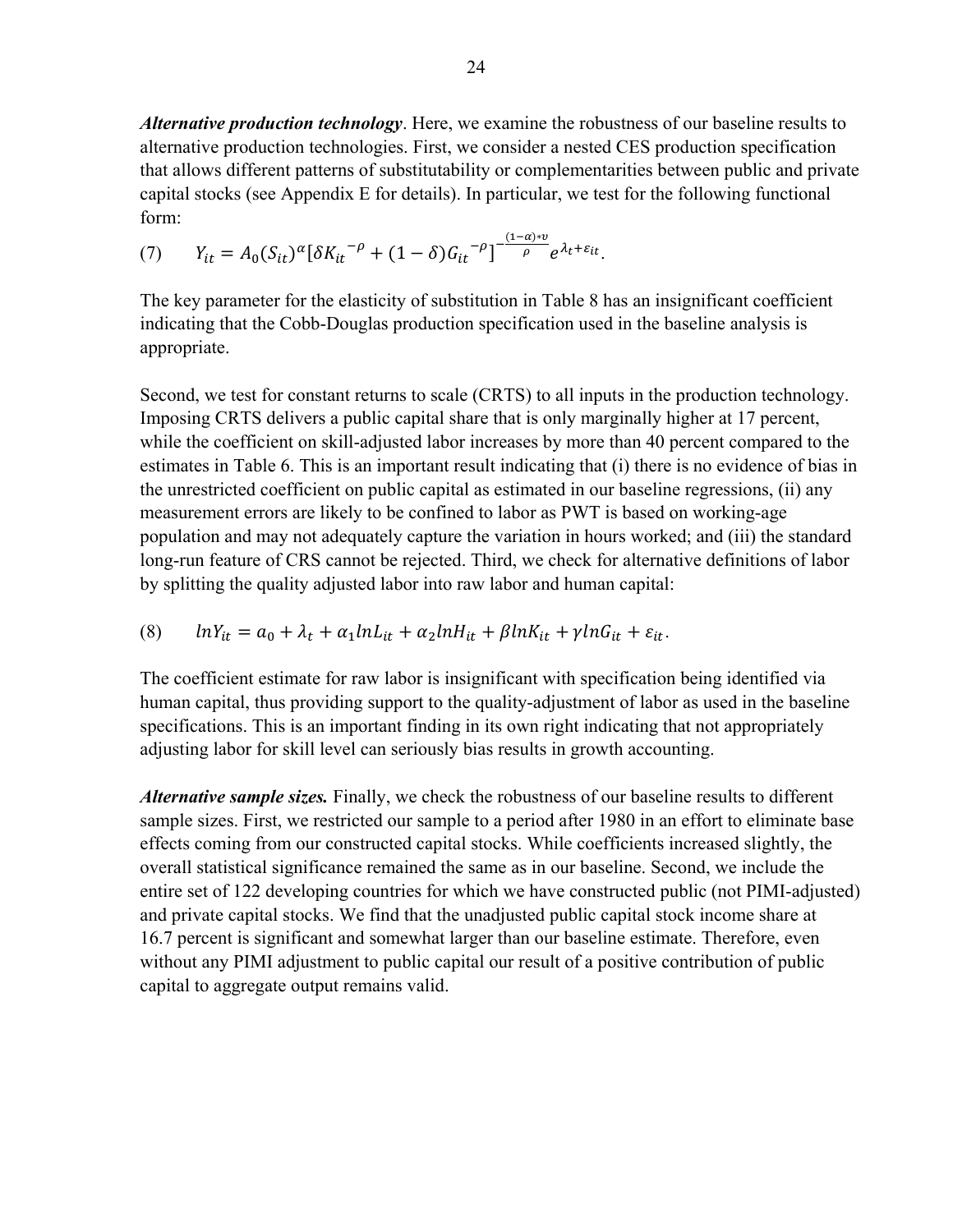#### **V. CONCLUDING REMARKS**

This paper makes three contributions to the existing literature that investigates the contribution of public capital to growth. First, it constructed a new dataset on private and public capital in which public capital takes into account public investment inefficiencies. Controlling for these inefficiencies showed that the actual accumulation of productive public capital was significantly slower than suggested by government spending on investment. Our results suggest that the stock of effective public capital might be up to one-half of the stock suggested by the traditional method for computing public capital stock.

Second, we provided further evidence in favor of a significant role for public capital in explaining output variations. Our baseline specification as well as alternative robustness specifications showed a consistently significant impact of public capital on output. We find that the productivity of public capital has been grossly underestimated by the previous studies. Moreover, our study indicated that the productivity of public capital, controlling for the efficiency of investment processes, is significantly higher than the marginal cost of funds under normal financing conditions. This is especially true for LICs.

Finally, our results suggest that project implementation is the most important component of the overall investment process. This result is driven by LICs followed by project selection. Thus improving project implementation comprising competitive bidding and internal audit, and project selection, comprising existence of MT frameworks and their linkage to annual budgetary policies, can significantly benefit public investment and growth in low-income countries. The recommendations for strengthening public investment processes would, however, need to be tailored to country circumstances, given that in MICs it is project appraisal and evaluation that are found to be relatively more productive stages.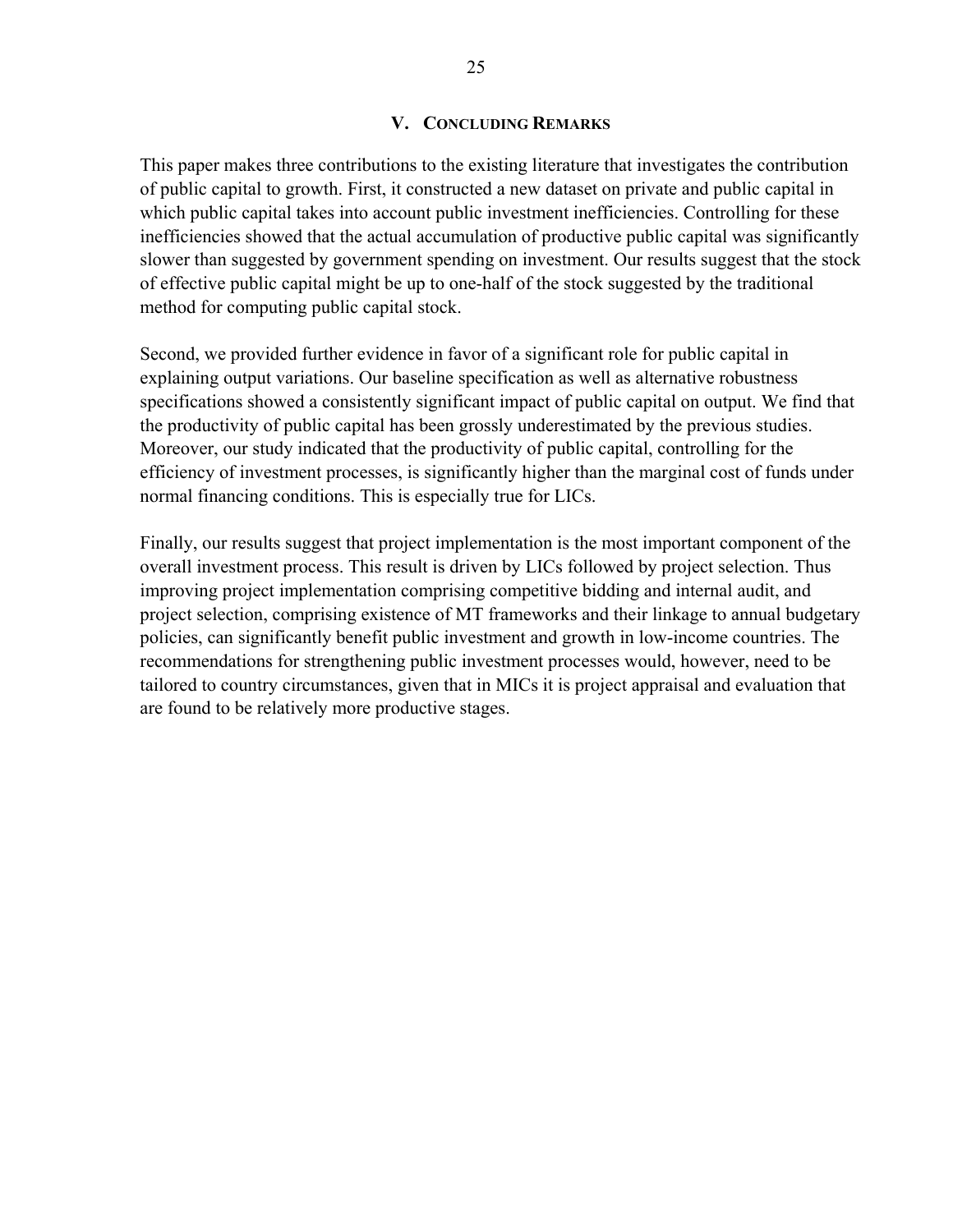#### **References**

- Agénor, P.-R., 2009, "Infrastructure Investment and Maintenance Expenditure: Optimal Allocation Rules in a Growing Economy," *Journal of Public Economic Theory* 11, pp. 233–50.
- Agénor, P.-R., 2010, "A Theory of Infrastructure-Led Development," *Journal of Economic Dynamics and Control* 34, pp. 932–50.
- Arslanalp S., F. Bonhorst, S. Gupta, and E. Sze (2010), "Public Capital and Growth," IMF Working Paper 10/175.
- Aschauer, D. A., 1989, "Is Public Expenditure Productive?" *Journal of Monetary Economics* 23, pp. 177–200.
- Aschauer, D. A., 1998, "How Big Should the Public Capital Stock Be?" The Jerome Levy Economics Institute of Bard College Public Policy, No: 43.
- Baldacci, E., J. McHugh, and I. Petrova, 2011, "Measuring Fiscal Vulnerability and Fiscal Stress: A Proposed Set of Indicators," IMF Working Paper 11/94 (Washington: International Monetary Fund).
- Barro, R., and J.-W. Lee, 2010, "A New Data Set of Educational Attainment in the World, 1950–2010," NBER Working Paper No. 15902.
- Blundell, R., and S. Bond, 1998, "Initial Conditions and Moment Restrictions in Dynamic Panel Data Models," *Journal of Econometrics* 87, pp. 115–43.
- Blundell, R., and S. Bond, 2000, "GMM Estimation with Persistent Panel Data: An Application to Production Functions," *Econometric Reviews* 19, pp. 321–40.
- Bom, P., and J. E. Ligthart, 2010, "What Have We Learned From Three Decades of Research on the Productivity of Public Capital?," CESifo Working Paper Series No. 2206, Center Discussion Paper No. 2008–10.
- Buffie E., A. Berg, C. Pattillo, R. Portillo, and L.F. Zanna, 2011, "Public Investment, Growth and Debt Sustainability: Putting Together the Pieces," draft paper, IMF.
- Collier, P., A. Hoeffler, and C. Pattillo, 2001, "Flight Capital as a Portfolio Choice," The *World Bank Economic Review* 15, pp. 55–80.
- Dabla-Norris, E., Brumby, J., Kyobe, A., Mills, Z., and Chris Papageorgiou, 2011, "Investing in Public Investment: An Index of Public Investment Efficiency," IMF Working Paper 11/37 (Washington: International Monetary Fund).
- Dabla-Norris, E., Allen, R., Zanna, L-F., Prakash, T., Kvintradze, E. Lledo, V., Yackovlev, I. and Gollwitzer, S., 2009, "Budget Institutions and Fiscal Performance in Low-Income Countries," IMF Working Paper 10/80 (Washington: International Monetary Fund).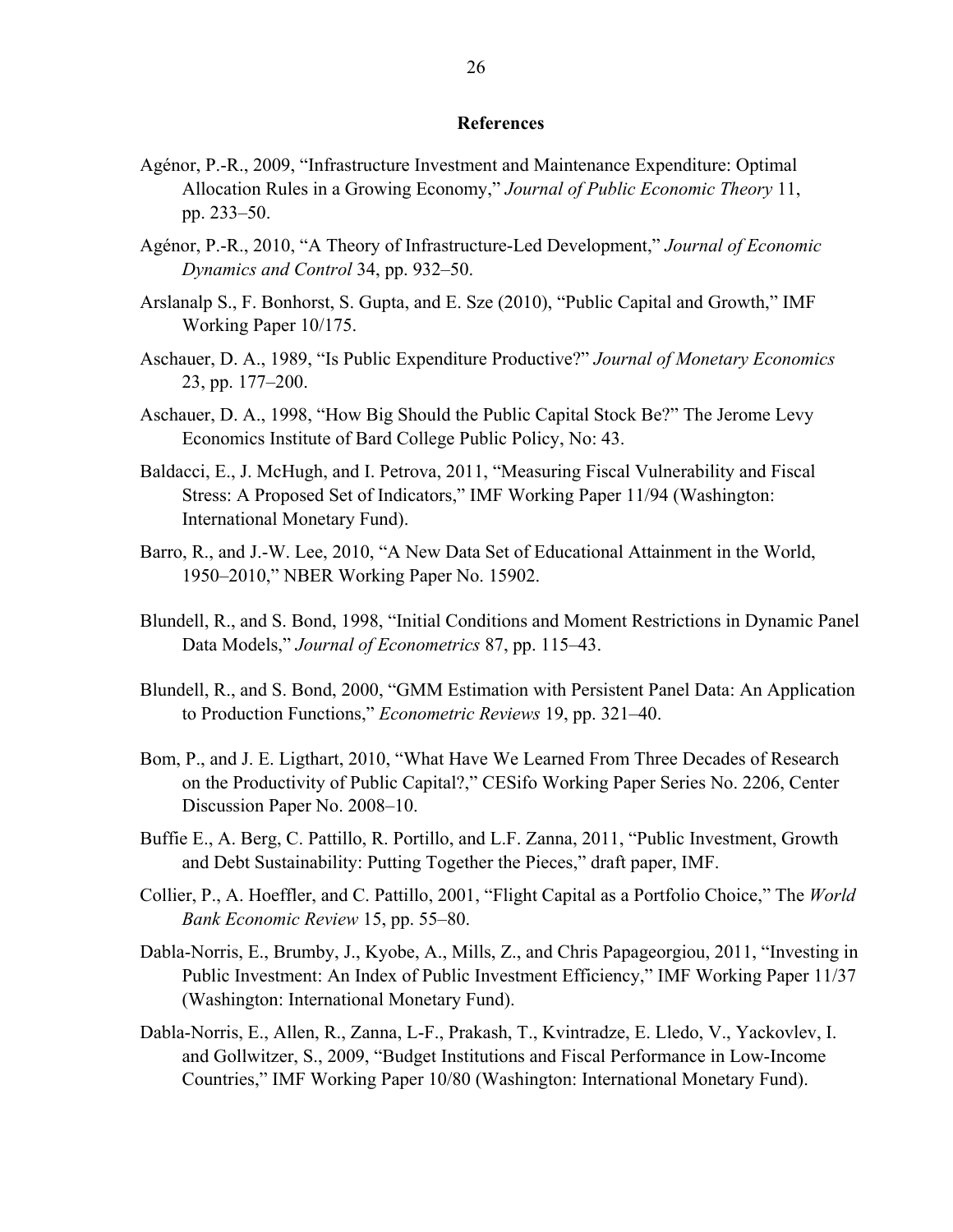- Devarajan, S., V. Swaroop, and H. F. Zou, 1996, "The Composition of Public Expenditure and Economic Growth," *Journal of Monetary Economics* 37, 313–144.
- Garcia-Mila, T., and T. J. McGuire, 1992, "The Contribution of Publicly Provided Inputs to States' Economies," *Regional Science and Urban Economics* 22, 229–41.
- Hulten, C. R., and R. M. Schwab, 1991, "Is There Too Little Public Capital: Infrastructure and Economic Growth," Conference paper, American Enterprise Institute, Washington, DC.
- International Monetary Fund, 2009, "The Fund's Facilities and Financing Framework for Low-Income Countries," SM/09/55, SM/09/55 Supplement 1, SM/09/55 Supplement2, (Washington: International Monetary Fund).
- Isham, J., D. Narayan, and L. Pritcett, 1995, "Does Participation Improve Performance? Establishing Causality with Subjective Data," *The World Bank Economic Review* 9, pp. 175–200.
- Johnson, S., W. Larson, C. Papageorgiou, and A. Subramanian, 2009, "Is Newer Better? Penn World Table Revisions and Their Impact on Growth Estimates," NBER Working Paper No. 15455.
- Kamps, C., 2006, "New Estimates of Government Net Capital Stocks for 22 OECD Countries, 1960–2001," *IMF Staff Papers* 53, pp. 120–50.
- Kaufmann, D., and A. Kraay, 2008, "Governance Indicators: Where Are We, Where Should We Be Going?" *World Bank Research Observer* 23, pp. 1–30.
- Kavanagh, C., 1997, "Public Capital and Private Sector Productivity in Ireland," *Journal of Economic Studies* 24, pp. 72–94.
- Lynde, C., and J. Richmond,, 1993, "Public Capital and Total Factor Productivity," *International Economic Review* 34, pp. 401–14.
- Mas, M., J. Maudos, F. Pérez, and E. Uriel, 1993, "Competitividad, Productividad Industrial y Dotaciones de Capital Publico," *Papeles de Economia Espanola* 56, pp. 144–60.
- Munnell, A. H., 1990a, "Why Has Productivity Growth Declined? Productivity and Public Investment," *New England Economic Review*, January/February, pp. 2–22.

–––––––––––, 1990b, "How Does Public Infrastructure Affect Regional Economic Performance?," *New England Economic Review*, September/October, pp. 11–32.

–––––––––––, 1992, "Policy Watch: Infrastructure Investment and Economic Growth," *Journal of Economic Perspectives* 6, pp. 189–98.

- Otto, G. D., and G. M. Voss, 1994, "Public Capital and Private Sector Productivity," *Economic Record* 70, pp. 121–32.
- Pritchett, L., 2000, "The Tyranny of Concepts: CUDIE (Cumulated, Depreciated, Investment Effort) Is Not Capital," *Journal of Economic Growth* 5, pp. 361–84.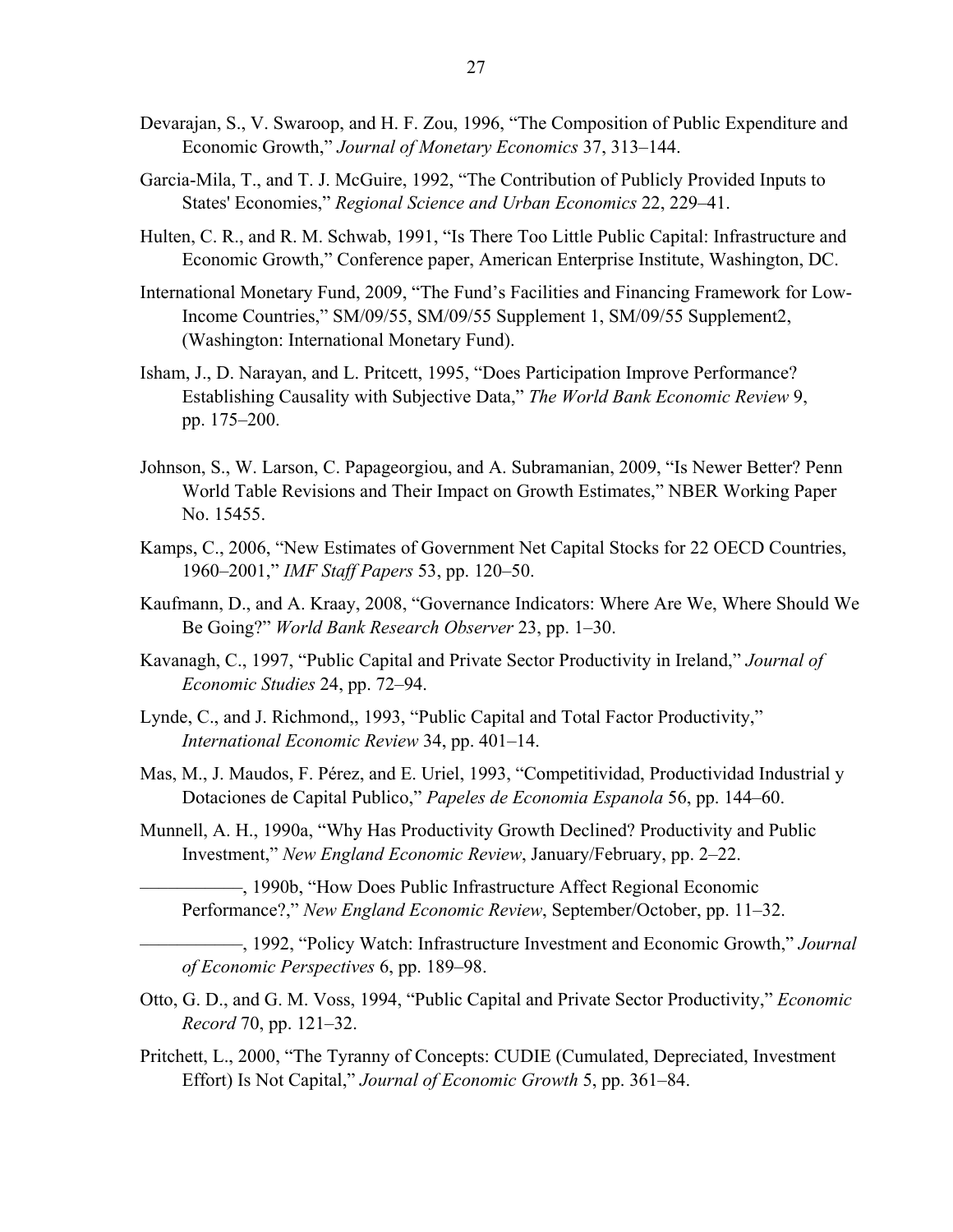- Romp, W., and J. de Haan, 2007, "Public Capital and Economic Growth: A Critical Survey," *Perspektiven der Wirtschaftspolitik* 8, pp. 1–140.
- Sawyer, C. W., 2010, "Institutional Quality and Economic Growth in Latin America," *Global Economy Journal* 10, Issue 4, pp. 1–13.
- Schwartz, G., Corbacho, A., and Funke, K, 2008, "Public Investment and Public-Private Partnership: Addressing Infrastructure Challenges and Managing Fiscal Risks," Palgrave McMillan & International Monetary Fund (IMF), New York/Washington, DC.
- Sturm, J.-E., G. H. Kuper, and J. De Haan, 1998, "Modeling Government Investment and Economic Growth on a Macro Level: A Review," in Market Behaviour and Macroeconomic Modeling. MacMillan Press Ltd, London.
- Sturm, J.-E., and J. De Haan, 1995, "Is Public Expenditure Really Productive: New Evidence for the USA and the Netherlands," *Economic Modeling* 12, pp. 60–72.
- Tanzi, V., and H. R. Davoodi, 2000, "Corruption, Growth, and Public Finances" IMF Working Paper 00/182 (Washington: International Monetary Fund).
- Tatom, J. A., 1991, "Public Capital and Private Sector Performance," *Federal Reserve Bank of St. Louis Review* 73, pp. 3–15.
- World Bank, Independent Evaluation Group, 2009, "The World Bank's Country Policy and Institutional Assessment: An Evaluation."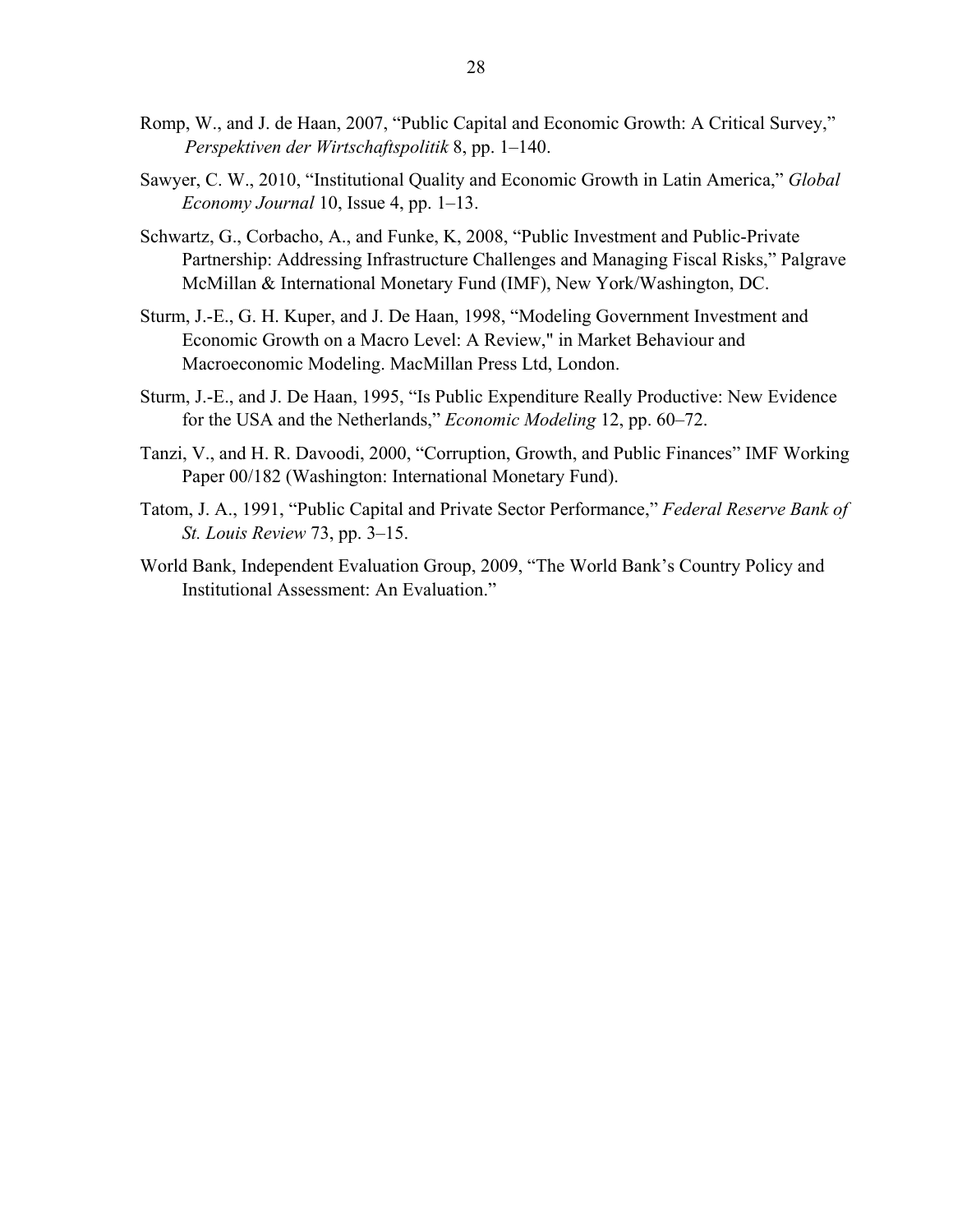# **Appendix A. List of Countries with Corresponding PIMI**

|                      | <b>Overall Index</b> |                            | <b>Overall Index</b> |
|----------------------|----------------------|----------------------------|----------------------|
| <b>Country Name</b>  | <b>Score</b>         | <b>Country Name</b>        | <b>Score</b>         |
| Afghanistan          | 2.10                 | Lao PDR                    | 0.90                 |
| Albania              | 1.64                 | Lesotho                    | 1.91                 |
| Armenia              | 2.39                 | Madagascar*                | 1.96                 |
| Azerbaijan           | 1.53                 | Malawi                     | 1.85                 |
| Bangladesh           | 2.04                 | Mali                       | 2.16                 |
| <b>Barbados</b>      | 1.19                 | Mauritania                 | 1.72                 |
| <b>Belarus</b>       | 2.06                 | Moldova                    | 2.33                 |
| <b>Belize</b>        | 0.27                 | Mongolia                   | 1.72                 |
| Benin                | 1.56                 | Montenegro                 | 1.64                 |
| Bolivia              | 2.44                 | Mozambique                 | 1.62                 |
| Botswana             | 2.35                 | Namibia                    | 1.81                 |
| <b>Brazil</b>        | 3.12                 | Nigeria                    | 1.14                 |
| <b>Burkina Faso</b>  | 2.09                 | Pakistan                   | 1.57                 |
| <b>Burundi</b>       | 0.92                 | Peru                       | 2.61                 |
| Cambodia             | 1.57                 | Philippines                | 1.85                 |
| Chad                 | 1.00                 | Rwanda                     | 2.26                 |
| Colombia             | 3.07                 | Sao Tome and Principe      | 0.90                 |
| Congo, Republic of   | 0.50                 | Senegal                    | 0.94                 |
| Cote d'Ivoire        | 1.87                 | Serbia                     | 1.99                 |
| Djibouti             | 1.37                 | Sierra Leone               | 1.03                 |
| Egypt                | 1.43                 | Solomon Islands            | 0.77                 |
| El Salvador          | 1.77                 | South Africa               | 3.53                 |
| Ethiopia             | 1.65                 | Sudan                      | 1.07                 |
| <b>FYR Macedonia</b> | 1.93                 | Swaziland                  | 1.08                 |
| Gabon                | 0.96                 | Tanzania                   | 1.38                 |
| Gambia               | 0.91                 | Thailand                   | 2.87                 |
| Ghana                | 1.87                 | Togo                       | 0.92                 |
| Guinea               | 1.13                 | <b>Trinidad and Tobago</b> | 1.10                 |
| Haiti                | 1.07                 | Tunisia                    | 2.97                 |
| Indonesia            | 1.47                 | Turkey                     | 1.88                 |
| Jamaica              | 1.72                 | Uganda                     | 1.44                 |
| Jordan               | 2.21                 | Ukraine                    | 1.93                 |
| Kazakhstan           | 2.38                 | West Bank and Gaza         | 0.80                 |
| Kenya                | 1.49                 | Yemen                      | 0.80                 |
| Kosovo               | 1.76                 | Zambia                     | 1.87                 |
| Kyrgyz Republic      | 1.41                 |                            |                      |
| <b>Median</b>        |                      |                            | 1.65                 |
| S.D.                 |                      |                            | 0.65                 |

Table 1.a Country Scores, Overall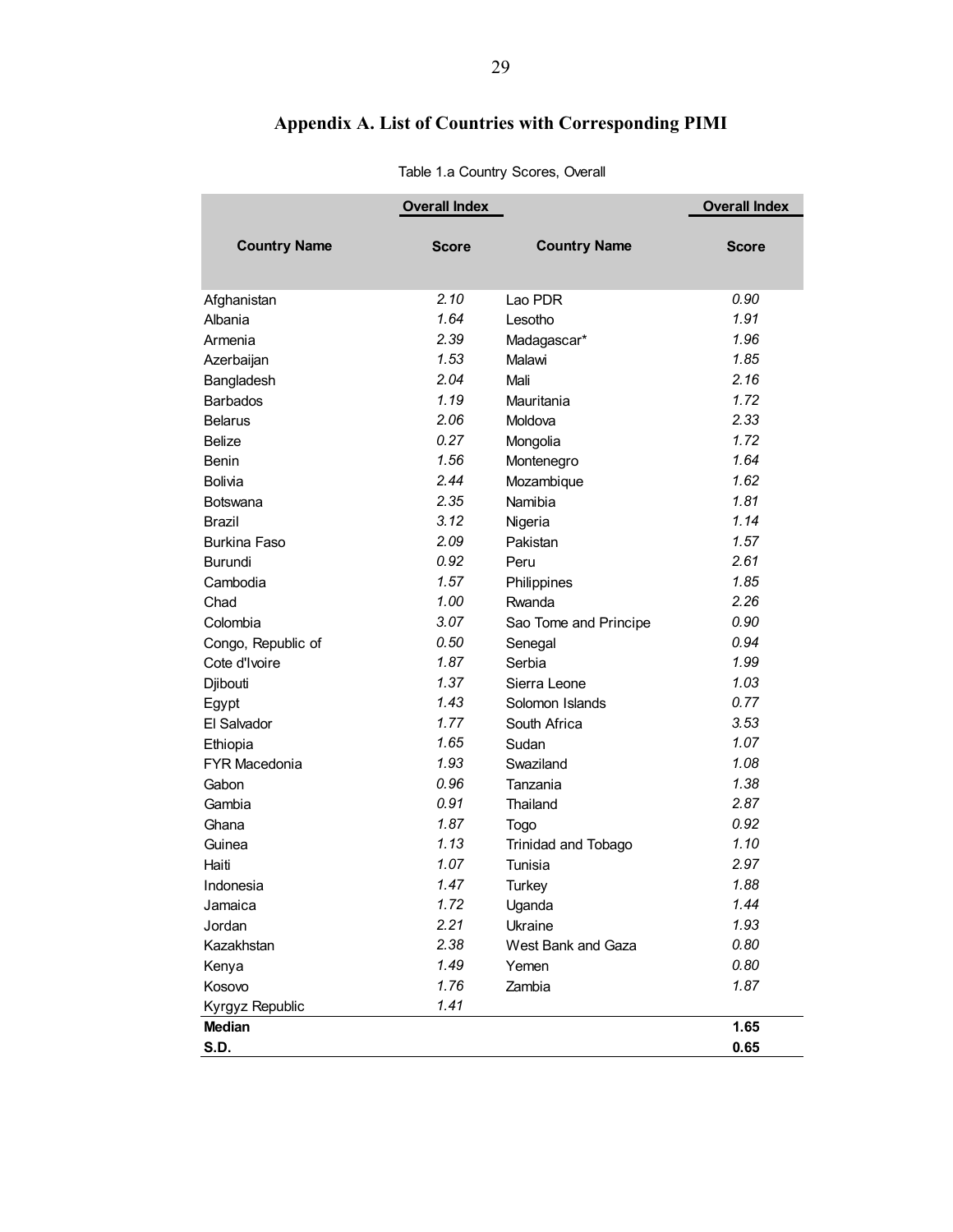|                     | <b>Sub Indexes</b> |                  |                |                   |  |  |  |  |
|---------------------|--------------------|------------------|----------------|-------------------|--|--|--|--|
| <b>Country Name</b> | <b>Appraisal</b>   | <b>Selection</b> | Implementation | <b>Evaluation</b> |  |  |  |  |
|                     | <b>Score</b>       | <b>Score</b>     | <b>Score</b>   | <b>Score</b>      |  |  |  |  |
| Afghanistan         | 2.67               | 2.80             | 1.60           | 1.33              |  |  |  |  |
| Albania             | 0.83               | 2.00             | 2.40           | 1.33              |  |  |  |  |
| Armenia             | 0.50               | 3.20             | 3.20           | 2.67              |  |  |  |  |
| Azerbaijan          | 0.50               | 1.60             | 2.00           | 2.00              |  |  |  |  |
| Bangladesh          | 2.83               | 1.60             | 1.73           | 2.00              |  |  |  |  |
| <b>Barbados</b>     | 0.50               | 2.00             | 0.93           | 1.33              |  |  |  |  |
| <b>Belarus</b>      | 1.83               | 1.60             | 2.80           | 2.00              |  |  |  |  |
| <b>Belize</b>       | 0.00               | 0.80             | 0.27           | 0.00              |  |  |  |  |
| Benin               | 1.17               | 2.40             | 2.67           | 0.00              |  |  |  |  |
| Bolivia             | 2.83               | 2.00             | 2.93           | 2.00              |  |  |  |  |
| Botswana            | 3.00               | 2.40             | 2.00           | 2.00              |  |  |  |  |
| <b>Brazil</b>       | 3.00               | 2.80             | 3.33           | 3.33              |  |  |  |  |
| <b>Burkina Faso</b> | 1.17               | 3.20             | 2.00           | 2.00              |  |  |  |  |
| Burundi             | 1.00               | 1.60             | 1.07           | 0.00              |  |  |  |  |
| Cambodia            | 0.67               | 1.20             | 2.40           | 2.00              |  |  |  |  |
| Chad                | 0.00               | 0.80             | 2.53           | 0.67              |  |  |  |  |
| Colombia            | 4.00               | 2.80             | 2.13           | 3.33              |  |  |  |  |
| Congo, Republic of  | 0.00               | 1.20             | 0.80           | 0.00              |  |  |  |  |
| Cote d'Ivoire       | 3.50               | 1.20             | 1.47           | 1.33              |  |  |  |  |
| Djibouti            | 0.83               | 1.60             | 2.40           | 0.67              |  |  |  |  |
| Egypt               | 1.33               | 1.20             | 1.20           | 2.00              |  |  |  |  |
| El Salvador         | 0.83               | 1.60             | 3.33           | 1.33              |  |  |  |  |
| Ethiopia            | 1.67               | 1.20             | 2.40           | 1.33              |  |  |  |  |
| FYR Macedonia       | 1.17               | 2.40             | 2.13           | 2.00              |  |  |  |  |
| Gabon               | 0.50               | 1.20             | 1.47           | 0.67              |  |  |  |  |
| Gambia              | 0.83               | 1.20             | 0.93           | 0.67              |  |  |  |  |
| Ghana               | 1.33               | 2.40             | 2.40           | 1.33              |  |  |  |  |
| Guinea              | 0.00               | 1.60             | 1.60           | 1.33              |  |  |  |  |
| Haiti               | 0.00               | 1.20             | 1.73           | 1.33              |  |  |  |  |
| Indonesia           | 1.33               | 1.60             | 1.60           | 1.33              |  |  |  |  |
| Jamaica             | 1.83               | 2.40             | 1.33           | 1.33              |  |  |  |  |
| Jordan              | 2.17               | 2.80             | 2.53           | 1.33              |  |  |  |  |
| Kazakhstan          | 3.00               | 2.00             | 2.53           | 2.00              |  |  |  |  |
| Kenya               | 1.17               | 1.20             | 2.27           | 1.33              |  |  |  |  |
| Kosovo              | 1.83               | 2.00             | 2.53           | 0.67              |  |  |  |  |
| Kyrgyz Republic     | 0.83               | 0.80             | 1.33           | 2.67              |  |  |  |  |
| Lao PDR             | 2.00               | 0.40             | 1.20           | 0.00              |  |  |  |  |

Table 1.b Country Scores, By Sub-index 1/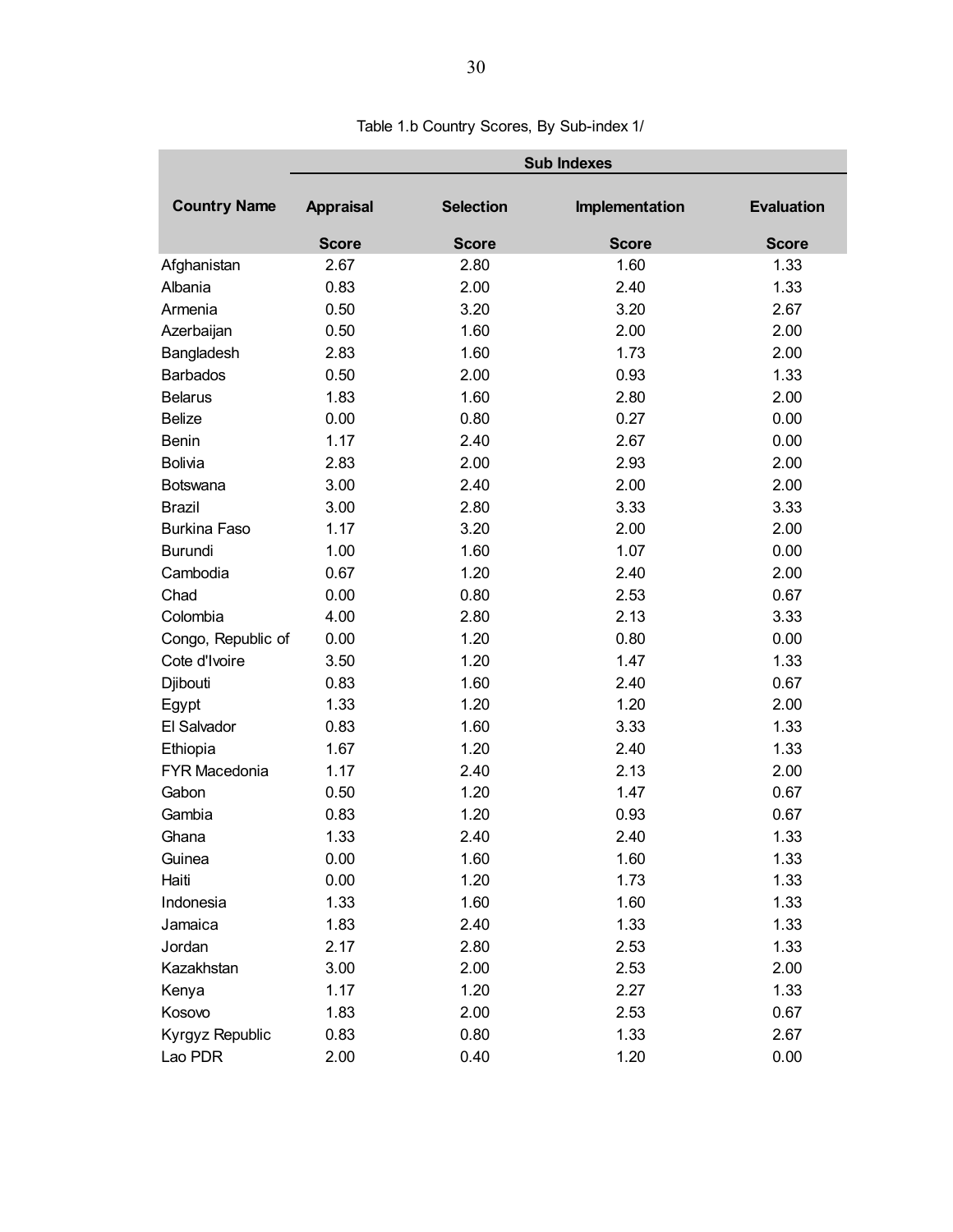|                            | <b>Sub Indexes</b> |                  |                |                   |
|----------------------------|--------------------|------------------|----------------|-------------------|
| <b>Country Name</b>        | <b>Appraisal</b>   | <b>Selection</b> | Implementation | <b>Evaluation</b> |
|                            | <b>Score</b>       | <b>Score</b>     | <b>Score</b>   | <b>Score</b>      |
| Lesotho                    | 2.83               | 2.00             | 0.80           | 2.00              |
| Madagascar                 | 2.50               | 1.60             | 1.73           | 2.00              |
| Malawi                     | 2.33               | 1.60             | 2.13           | 1.33              |
| Mali                       | 3.17               | 2.40             | 1.73           | 1.33              |
| Mauritania                 | 1.67               | 2.00             | 1.20           | 2.00              |
| Moldova                    | 2.67               | 2.80             | 2.53           | 1.33              |
| Mongolia                   | 1.83               | 1.60             | 2.80           | 0.67              |
| Montenegro                 | 0.83               | 1.60             | 2.80           | 1.33              |
| Mozambique                 | 0.33               | 2.00             | 2.80           | 1.33              |
| Namibia                    | 0.50               | 2.80             | 1.60           | 2.33              |
| Nigeria                    | 0.83               | 0.80             | 2.27           | 0.67              |
| Pakistan                   | 2.67               | 1.20             | 1.73           | 0.67              |
| Peru                       | 2.83               | 3.60             | 2.67           | 1.33              |
| Philippines                | 2.33               | 1.60             | 2.13           | 1.33              |
| Rwanda                     | 2.50               | 2.00             | 3.20           | 1.33              |
| Sao Tome and Princ         | 0.00               | 0.80             | 1.47           | 1.33              |
| Senegal                    | 0.83               | 1.60             | 1.33           | 0.00              |
| Serbia                     | 2.50               | 2.00             | 2.13           | 1.33              |
| Sierra Leone               | 0.00               | 0.80             | 2.00           | 1.33              |
| Solomon Islands            | 0.00               | 2.00             | 0.40           | 0.67              |
| South Africa               | 4.00               | 4.00             | 2.80           | 3.33              |
| Sudan                      | 1.33               | 0.40             | 0.53           | 2.00              |
| Swaziland                  | 1.33               | 1.60             | 1.07           | 0.33              |
| Tanzania                   | 0.33               | 1.60             | 2.27           | 1.33              |
| Thailand                   | 2.83               | 2.00             | 3.33           | 3.33              |
| Togo                       | 1.00               | 0.80             | 1.20           | 0.67              |
| <b>Trinidad and Tobago</b> | 0.00               | 2.40             | 1.33           | 0.67              |
| Tunisia                    | 2.83               | 3.20             | 3.20           | 2.67              |
| Turkey                     | 1.00               | 3.20             | 2.00           | 1.33              |
| Uganda                     | 0.83               | 2.80             | 1.47           | 0.67              |
| Ukraine                    | 2.00               | 2.00             | 1.73           | 2.00              |
| West Bank and Gaza         | 0.00               | 1.20             | 1.33           | 0.67              |
| Yemen                      | 0.67               | 1.20             | 0.67           | 0.67              |
| Zambia                     | 1.50               | 2.80             | 1.87           | 1.33              |
| <b>Median</b>              | 1.33               | 1.60             | 2.00           | 1.33              |
| S.D.                       | 1.09               | 0.78             | 0.76           | 0.82              |

# Table 1.b Country Scores, By Sub-index 1/ (concluded)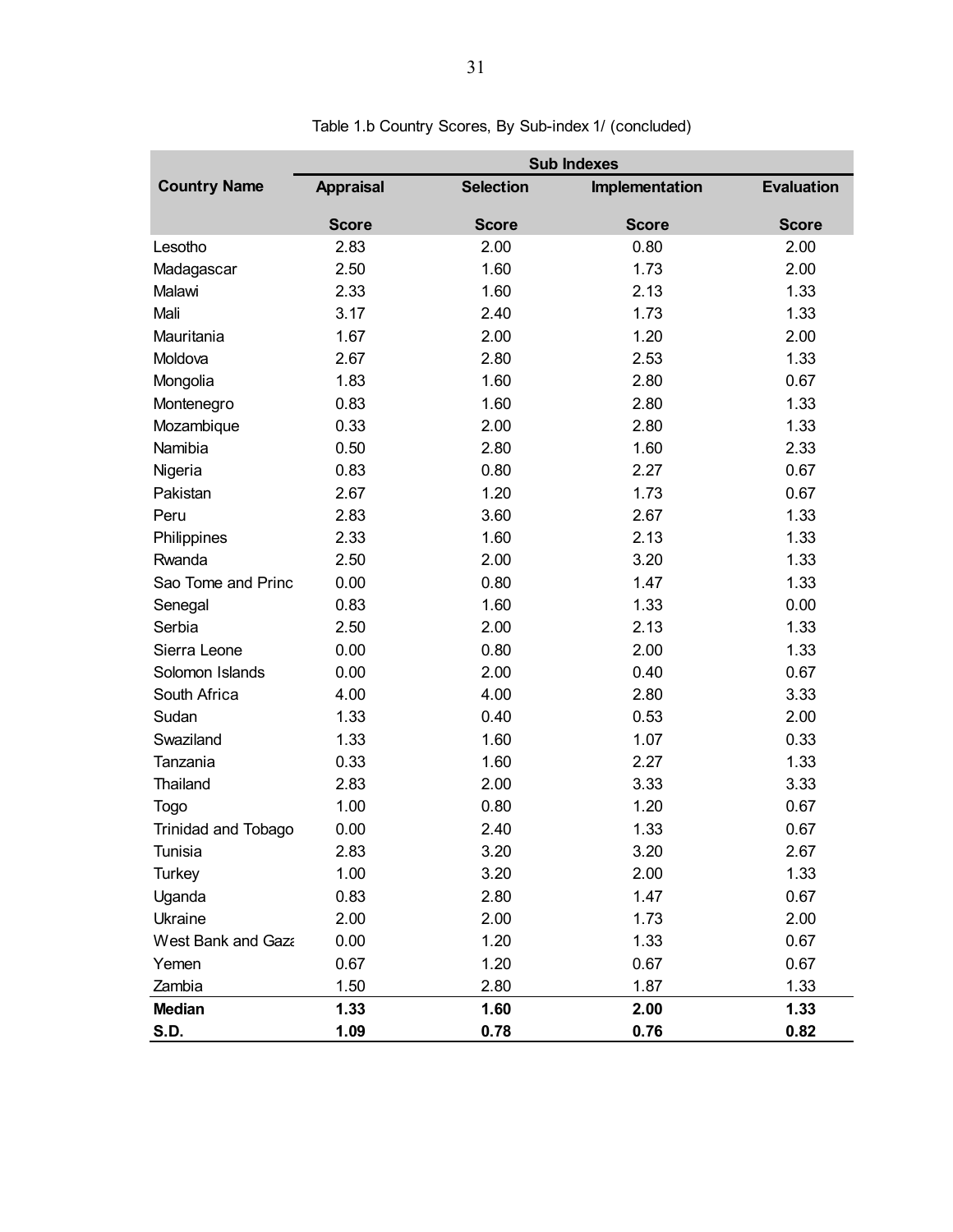#### **Appendix B. Details on the Construction of PIMI-adjusted Public Capital Stock Series**

This appendix explains the methodology to construct PIMI-adjusted public capital stock series for our sample of 52 low-income and middle-income countries. The basic capital accumulation equation takes the form B1 below:

(B1) 
$$
K_t = K_{t-1} + q_i * I_{it-1} - D_{t-1}.
$$

Assuming a geometric depreciation rate the capital accumulation equation can be rewritten as:

(B2) 
$$
K_t = (1 - \delta)^{t-1} * K_0 + \sum_{i=1}^t (1 - \delta)^i * (q_i * I_{it-1}).
$$

The inputs necessary for constructing these series are the depreciation rate, the initial public capital stock, the unadjusted public investment series and the PIMI-adjusted public investment series.

- The depreciation rate is assumed to be constant over time for low-income countries at 2.5 percent per year. For middle-income countries, the depreciation rate increases monotonically at a constant rate from 2.5 percent in 1960 to 4.3 percent in 2010.
- The initial capital public capital stock (in year 1960) is obtained by first creating an artificial investment series before 1960 by assuming that public investment increased by 4 percent per year to its observed level in 1960. These investment flows before 1960 and the assumption of a zero stock of capital in 1860 gives a series of public capital stock up to 1960.
- The unadjusted public investment series is in turn obtained by applying the investment share from the WEO database to the total investment series from Penn World Table.
- The effective public investment series is obtained by applying the normalized overall PIMI index  $(q_i)$  to the gross public investment series  $I_{it}$ .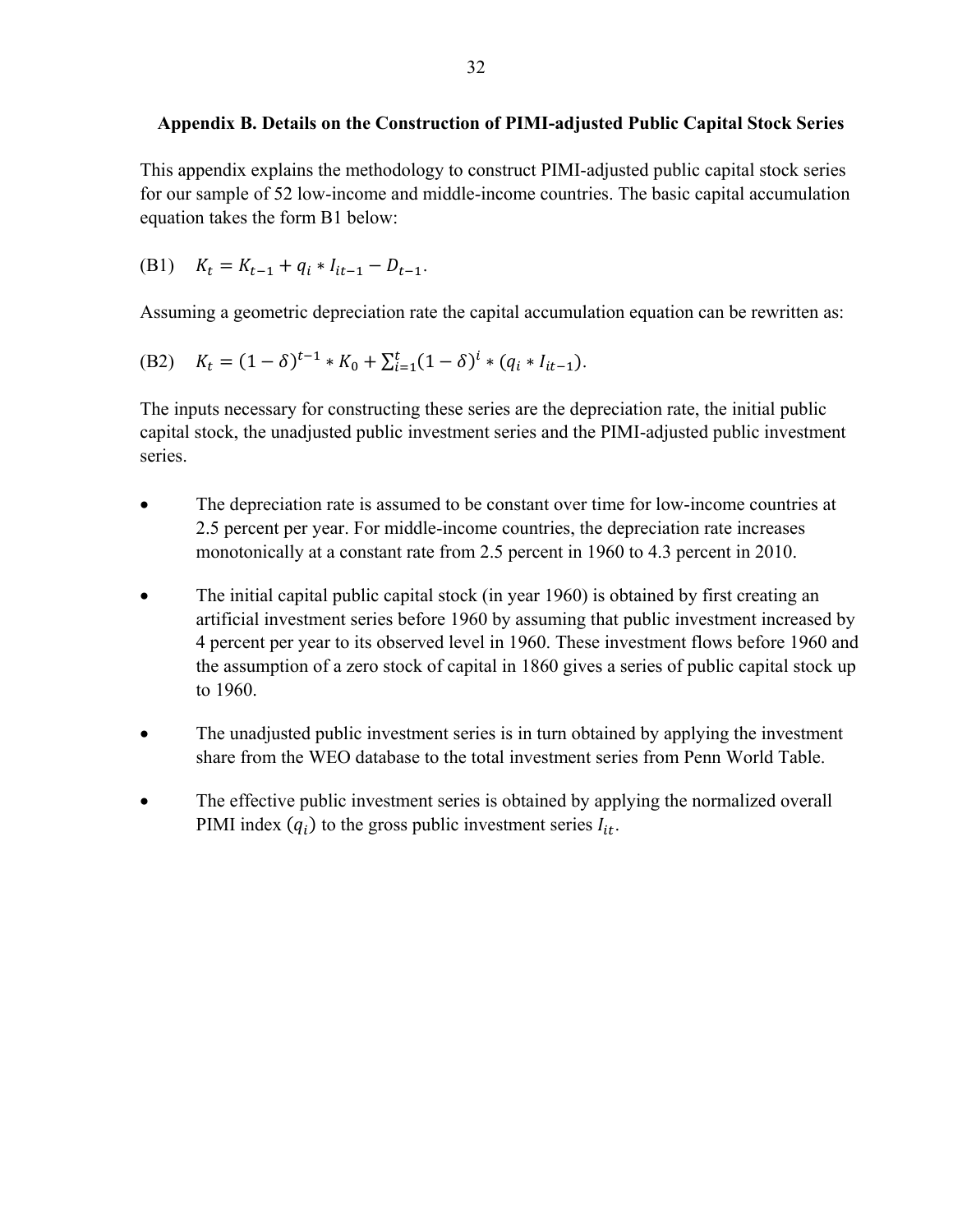#### **Appendix C. Initial Conditions and PIMI Effect on Efficiency Adjusted Capital**

#### *Assume that PIMI in 1860 same as today*

This case can be shown analytically.<sup>19</sup> In continuous time, using an asterisk to indicate adjusted capital stock, and allowing for a time varying depreciation rate the motion equation of public capital is

(C1) 
$$
\dot{K}_i^*(t) = q_i I(t) - \delta_i(t) K^*(t)
$$

which integrates to (now ignoring the *i* except on the *q*):

(C2) 
$$
K^*(t) = q_i \int_0^t I(v)e^{-\int_v^t \delta_i(s)ds} dv + K^*(0)e^{-\int_0^t \delta_i(s)ds}
$$

Meanwhile, the unadjusted capital stock *K* is

(C3) 
$$
K(t) = \int_0^t I(v)e^{-\int_v^t \delta_i(s)ds} dv + K(0) e^{-\int_0^t \delta_i(s)ds}
$$

Comparing  $(C2)$  and  $(C3)$  gives

(C4) 
$$
K^*(t) = q_i \left[ K(t) - K(0)e^{-\int_0^t \delta_i(s)ds} \right] + K^*(0)e^{-\int_0^t \delta_i(s)ds}
$$
  
(C5)  $K^*(t) = q_i K(t) + [K^*(0) - q_i K(0)]e^{-\int_0^t \delta_i(s)ds}$ 

This says that the adjusted capital stock at any date is a country specific linear transformation of the unadjusted, where the shift part of transformation is time and country dependent.

If starting value is

 $(C6) K^*(0) = q_i K(0)$ 

Then (C5) becomes just

 $(C7) K^*(t) = q_i K(t)$ 

 $\overline{a}$ 

So in this case the adjustment is just a time invariant proportional scaling down.

<sup>&</sup>lt;sup>19</sup> We thank Mick Keen for this derivation.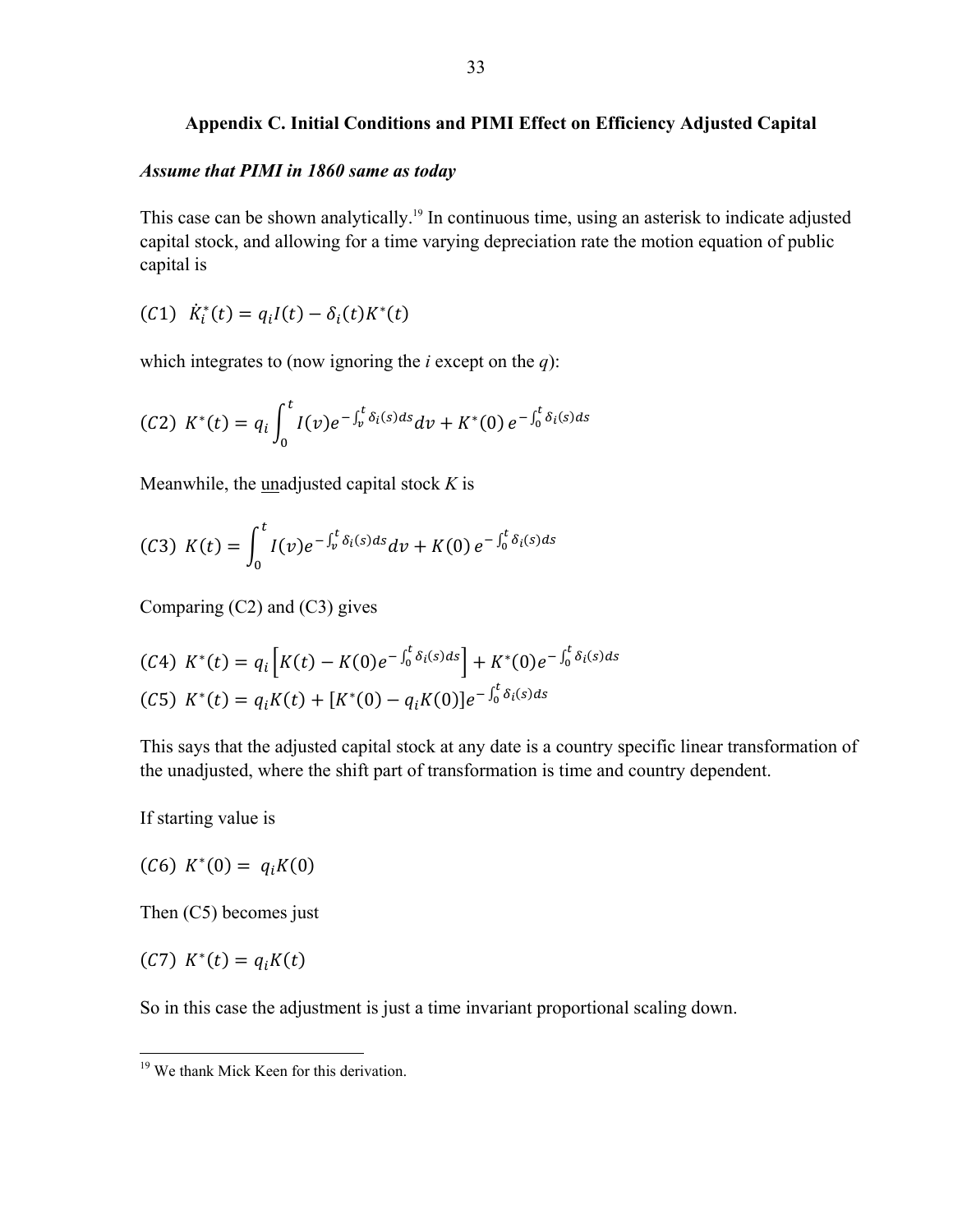### **Appendix D: Alternative Approach to Assessing the Effect of Different Stages of Public Investment on Aggregate Output**

In addition to aggregate efficiency-adjusted public capital stocks, we also construct *notional* capital stocks for each investment process corresponding to each of PIMI components (appraisal, selection, implementation and evaluation). Specifically, we use

(D1)  $K'_{it} = K'_{it-1} - \delta_{it} * K'_{it-1} + q_i q_{i} * I_{it-1},$ 

where  $q_{ii}$  corresponds to each of the four PIMI components.

In this alternative approach to incorporating stages of public investment process in the analysis, we add percent shares of effective capital due to each stage (i.e. public capital stocks attributed to each of the four public investment stages divided by total public capital stock). This approach responds to the question whether at a given level of quality of the overall investment process some combinations of the components of PIMI would have a higher (or lower) effect on output and growth. This relates to the Figure 2 that for many countries with comparable overall scores shows large variations in the PIMI components. This approach also provides some indication on the optimal allocation of resources between the different stages of public investment.

Table D1 presents the coefficient estimates for "Appraisal Share," "Selection Share" and "Implementation Share," which reflect the variation in the shares of efficiency-adjusted capital due to appraisal, selection and implementation to total PIMI-adjusted public capital.20 Consistent with the results in the main text, they suggest that increasing the share of project appraisal by one unit (compared to the share of evaluation) increases output or growth by about 3 percent. Results seem to be driven by LICs in which project selection and implementation appear to be the most efficient stages of public investment management.

<sup>1</sup>  $20$  Note that the evaluation share was omitted to avoid multicolinearity.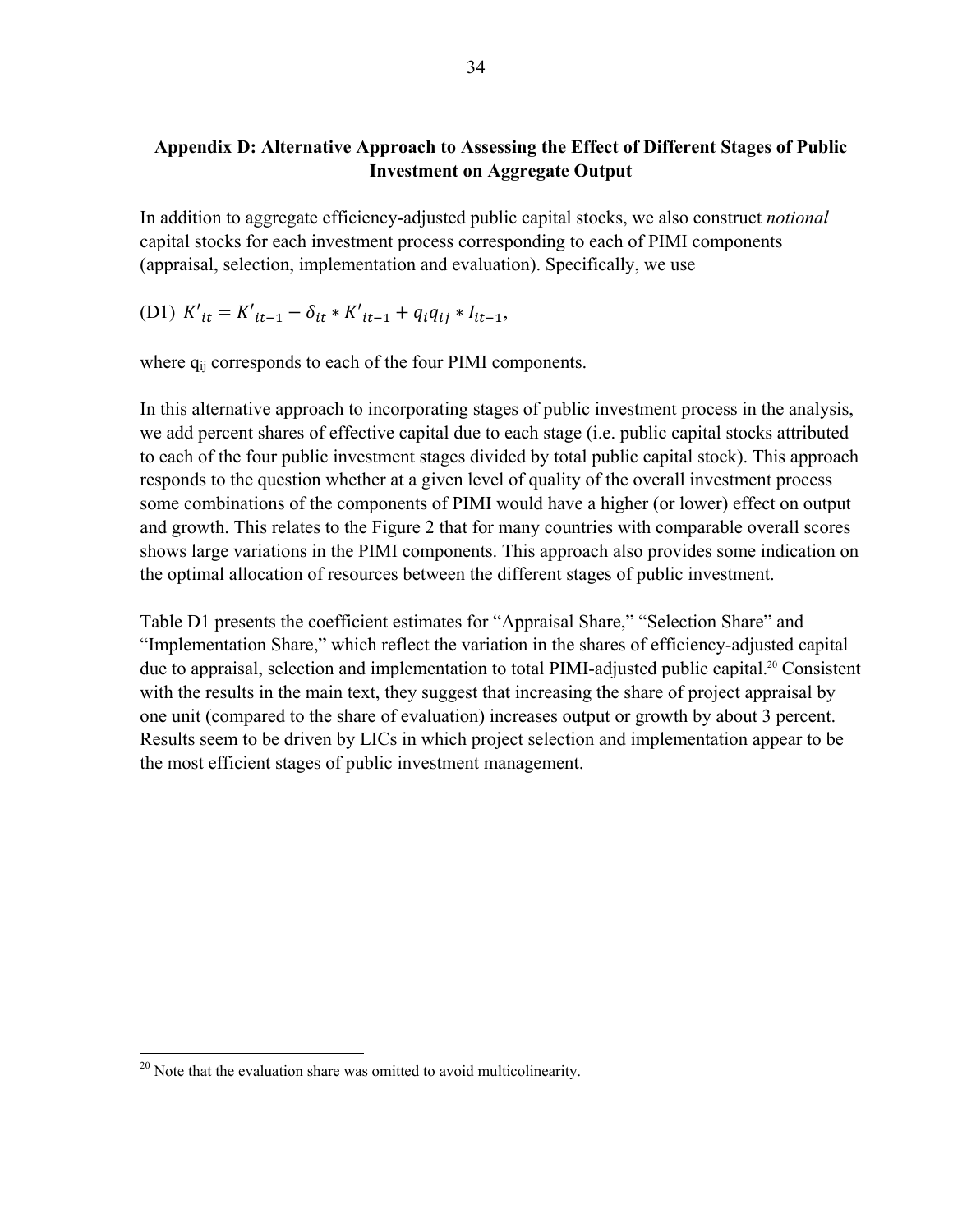|                        | <b>ALL</b> | <b>MIC</b> | <b>LIC</b> |
|------------------------|------------|------------|------------|
|                        | (1)        | (2)        | (3)        |
| <b>Skilled Labor</b>   | $0.486***$ | $0.400**$  | $0.588***$ |
|                        | (0.18)     | (0.19)     | (0.19)     |
| <b>Private Capital</b> | $0.332***$ | $0.402***$ | $0.316***$ |
|                        | (0.09)     | (0.04)     | (0.07)     |
| <b>Appraisal Share</b> | $0.033**$  | $0.028**$  | $0.036*$   |
|                        | (0.02)     | (0.01)     | (0.02)     |
| <b>Selection Share</b> | $0.038**$  | r<br>0.012 | $0.053***$ |
|                        | (0.02)     | (0.01)     | (0.02)     |
| Implementation Share   | $0.034**$  | г<br>0.007 | $0.042**$  |
|                        | (0.01)     | (0.01)     | (0.02)     |
| Observations           | 414        | 186        | 228        |

# **Table D1. Regressions with Shares of Each Stage of the Investment Process**

Note: Dependent variable is the log-difference of real GDP in international dollars.

Standard errors in parentheses: [\*] p<0.15, \* p<0.1, \*\* p<0.05, \*\*\* p<0.01. All is our entire sample of 52 countries, MIC is the subsample of 24 middle-income countries, and Lic is the subsample of 28 low-income countries.